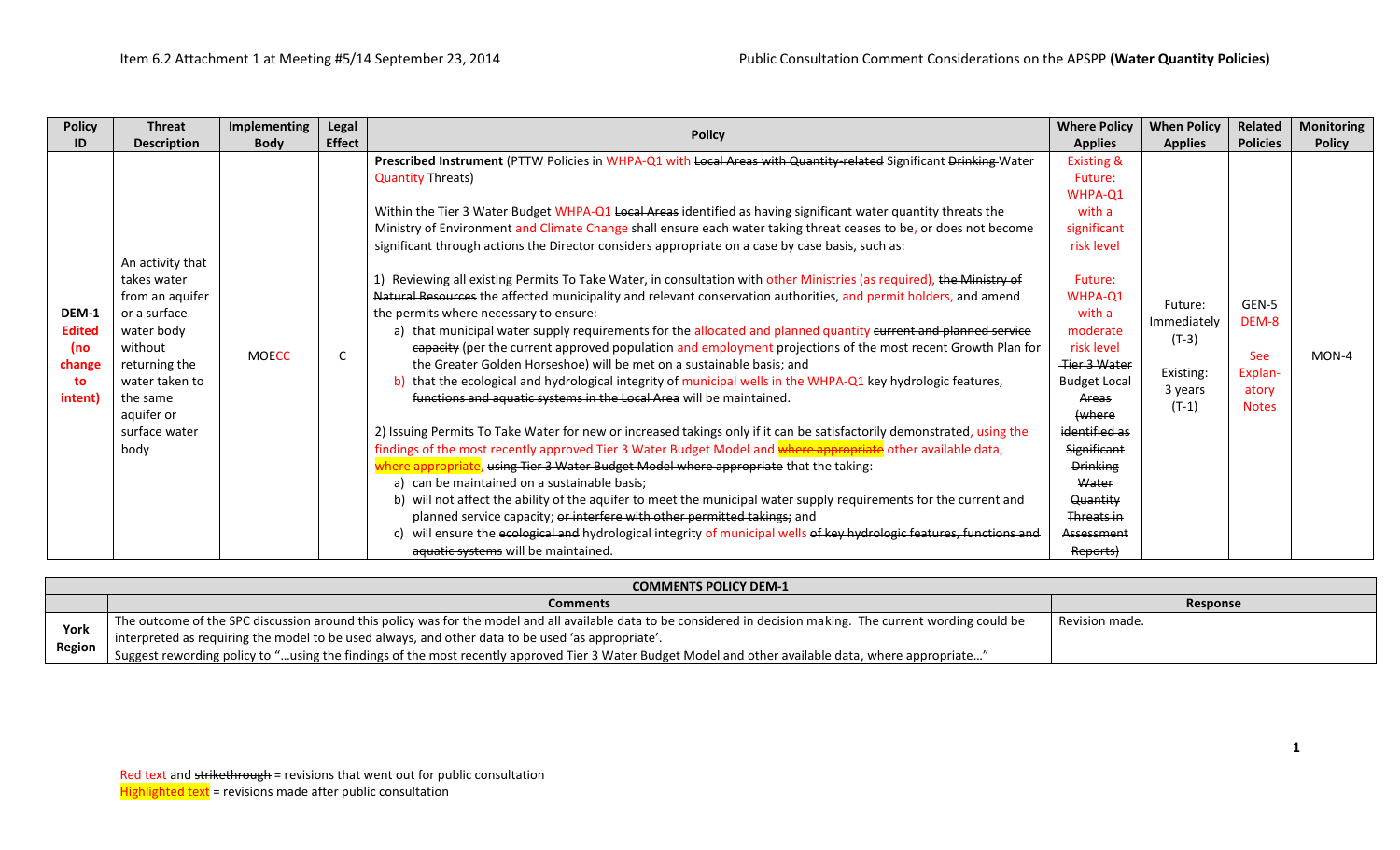| <b>COMMENTS POLICY DEM-1</b>            |                                                                                                                                                                                                                                                                                                                                                                                                                                                                                                                                                                                                                                                                                                                                                                                                                                                                                                                                                                                                                                               |                                                             |  |  |  |  |  |  |
|-----------------------------------------|-----------------------------------------------------------------------------------------------------------------------------------------------------------------------------------------------------------------------------------------------------------------------------------------------------------------------------------------------------------------------------------------------------------------------------------------------------------------------------------------------------------------------------------------------------------------------------------------------------------------------------------------------------------------------------------------------------------------------------------------------------------------------------------------------------------------------------------------------------------------------------------------------------------------------------------------------------------------------------------------------------------------------------------------------|-------------------------------------------------------------|--|--|--|--|--|--|
|                                         | <b>Comments</b>                                                                                                                                                                                                                                                                                                                                                                                                                                                                                                                                                                                                                                                                                                                                                                                                                                                                                                                                                                                                                               | Response                                                    |  |  |  |  |  |  |
|                                         | Section 1.3 notes that the CWA establishes a locally driven, science-based multi-stakeholder driven process to protect residential drinking water resources. However, the document does not<br>appear to adequately address the potential threat(s) represented by existing and permitted (designated) aggregate operations, including aggregate recycling in the Credit River Watershed.                                                                                                                                                                                                                                                                                                                                                                                                                                                                                                                                                                                                                                                     | If DEM-1 Part 2 is<br>implemented as<br>written this policy |  |  |  |  |  |  |
|                                         | Section 9.1 refers to the "prescribed instruments" or existing, regulatory tools that can "regulate" by imposing conditions on existing and or future activities. It makes specific reference to various<br>sections in the Aggregate Resources Act, 1990. A series of recommendations were made by a provincial Standing Committee that recently completed a Review of the Aggregate Resources Act,<br>1990. Recommendation 28 stated that:                                                                                                                                                                                                                                                                                                                                                                                                                                                                                                                                                                                                  |                                                             |  |  |  |  |  |  |
|                                         | "The Ministry of Natural Resources, in conjunction with the Ministry of Environment, conservation authorities, and aggregate producers, should ensure that potential cumulative impacts upon<br>surface and groundwater resources are appropriately assessed and mitigated where warranted. Independent technical analyses should be undertaken where appropriate."                                                                                                                                                                                                                                                                                                                                                                                                                                                                                                                                                                                                                                                                           |                                                             |  |  |  |  |  |  |
|                                         | This recommendation emanated from concerns raised during the public hearings held by the Committee related to the potential cumulative impact of active aggregate operations upon surface and<br>groundwater resources. The Committee was made aware of an "independent technical Report was based on a study on Cumulative Impacts for Groundwater Takings in the Carden Plain Area<br>(September 2012) that was commissioned by the Ontario, Stone, Sand and Gravel Association and prepared by Golder Associates Ltd.                                                                                                                                                                                                                                                                                                                                                                                                                                                                                                                      |                                                             |  |  |  |  |  |  |
| <b>Citizens</b><br><b>Against</b>       | This study involved all local aggregate producers in this area (12 sampled quarries) and was prepared at the request of the MOE. The Carden Plain is an area of mainly limestone deposits and major<br>aggregate production located northeast of Lake Simcoe in Simcoe County and Kawartha Lakes. The key finding of this study was that "most water quality parameters are expected to be negligible."<br>It is not clear whether this study was subject to a peer review and whether the noted conclusion would apply to all the environmental circumstances of all of the aggregate operations across the<br>province.                                                                                                                                                                                                                                                                                                                                                                                                                     |                                                             |  |  |  |  |  |  |
| the<br><b>Melville</b><br>Pit<br>(CAMP) | In 2009, Ontario's Environment Commissioner (ECO) noted that "Ontario's current land use planning system is weighted in favour of extractive and destructive uses of land. The ECO has<br>recommended that the Ministry of Natural Resources' existing commitment to consider its Statement of Environmental Values and cumulative effects during instrument decisions should apply to<br>instruments issued under the Aggregate Resources Act.                                                                                                                                                                                                                                                                                                                                                                                                                                                                                                                                                                                               |                                                             |  |  |  |  |  |  |
|                                         | The Updated Approved Assessment Report: Credit Valley Source Protection Area, January 18, 2012 indicates the significance of understanding the cumulative impacts Section 4.7.5 Transport<br>Pathways indicates the following:                                                                                                                                                                                                                                                                                                                                                                                                                                                                                                                                                                                                                                                                                                                                                                                                                |                                                             |  |  |  |  |  |  |
|                                         | Gravel Pits/Aggregate Operations: Aggregate operations were identified in the WHPAs of Caledon Village Well 3 and in Alton Wells 3 and 4. The aggregate operation in the WHPA of Caledon Village<br>Well 3 consists of several pits that extend below the water table, covering an area of approximately 20 hectares. Within the footprint of the sand and gravel pits, the entire overburden layer has<br>been removed, resulting in the opening up of the underlying overburden, and the loss of the protective layers overlying the aquifer across the gravel pit. Based on this, the vulnerability rating<br>within the area of the gravel pits was increased from medium to high. Recommendation 28's reference to "Where warranted" and "technical analyses as appropriate" suggests this remains a<br>significant policy void with respect to protecting water resources.                                                                                                                                                              |                                                             |  |  |  |  |  |  |
|                                         | The Committee also made a series of recommendations supportive of the expanded use and acceptance of recycled aggregate materials. The environmental impacts of recycling activities should be<br>considered as a potential threat to residential water resources. Groundwater used for this purpose could become contaminated by the chemicals inherent in the asphalt and concrete materials<br>being recycled. Under existing aggregate extraction activities the Section 7.2 Transport Pathways states that "man-made transport pathways include pits, quarries, mines, road cuts, ditches, storm<br>water, pipelines, sewers, poorly constructed wells." As the Carden Plain report noted, quarry operations already increase concentrations of boron, iron, sulphate and chloride as a result of<br>dewatering groundwater from quarries .The potential threat to residential water resources represented by the recycling of aggregate materials also needs to be better understood and made part<br>of the Source Protection process. |                                                             |  |  |  |  |  |  |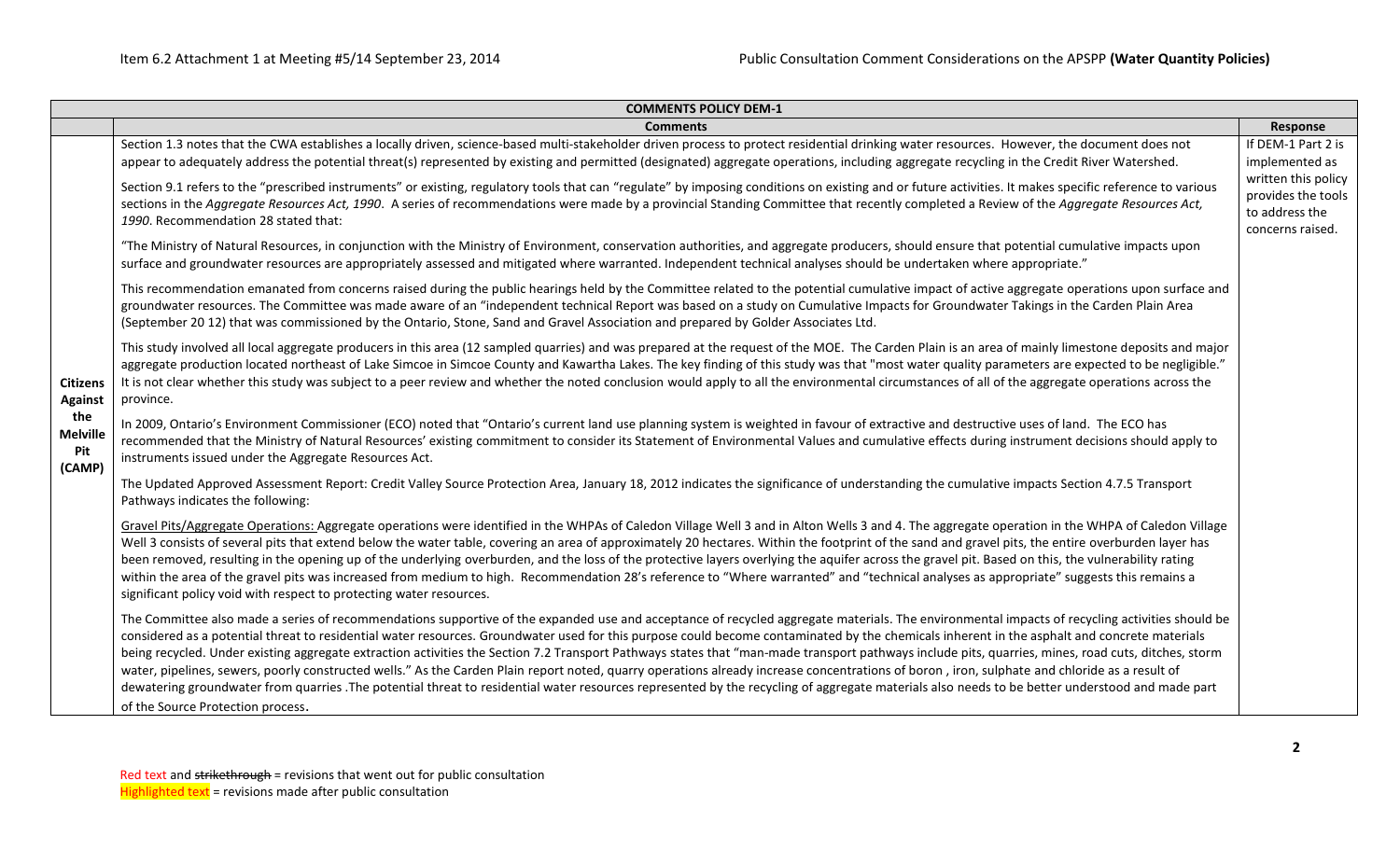| <b>Policy</b>                | Implementing<br><b>Threat</b>                                                                                                                                                                                          | Legal          |                                                                                                                                                                                                                                                                                                                                                                                                                                                                                                                                                                                                                                                                                                                                                                                                                                                                                                                                                                                                                                                                                                                                                                                                                                                                                                                                                                                                                                                                                                                                                                                                                                                                                                                                                                                                                                                                                                                                                                                                                                                                                                                                                                                                                                                                                                                                                                                                                                                                                                                                                                                                                                                                                                                                                                                                                             | <b>Where Policy</b>                                                                                                                                                                                                                                                                                                    | <b>When Policy</b>                                                                                                                                                  | Related                                                        | <b>Monitoring</b> |
|------------------------------|------------------------------------------------------------------------------------------------------------------------------------------------------------------------------------------------------------------------|----------------|-----------------------------------------------------------------------------------------------------------------------------------------------------------------------------------------------------------------------------------------------------------------------------------------------------------------------------------------------------------------------------------------------------------------------------------------------------------------------------------------------------------------------------------------------------------------------------------------------------------------------------------------------------------------------------------------------------------------------------------------------------------------------------------------------------------------------------------------------------------------------------------------------------------------------------------------------------------------------------------------------------------------------------------------------------------------------------------------------------------------------------------------------------------------------------------------------------------------------------------------------------------------------------------------------------------------------------------------------------------------------------------------------------------------------------------------------------------------------------------------------------------------------------------------------------------------------------------------------------------------------------------------------------------------------------------------------------------------------------------------------------------------------------------------------------------------------------------------------------------------------------------------------------------------------------------------------------------------------------------------------------------------------------------------------------------------------------------------------------------------------------------------------------------------------------------------------------------------------------------------------------------------------------------------------------------------------------------------------------------------------------------------------------------------------------------------------------------------------------------------------------------------------------------------------------------------------------------------------------------------------------------------------------------------------------------------------------------------------------------------------------------------------------------------------------------------------------|------------------------------------------------------------------------------------------------------------------------------------------------------------------------------------------------------------------------------------------------------------------------------------------------------------------------|---------------------------------------------------------------------------------------------------------------------------------------------------------------------|----------------------------------------------------------------|-------------------|
| ID                           | <b>Description</b><br><b>Body</b>                                                                                                                                                                                      | <b>Effect</b>  |                                                                                                                                                                                                                                                                                                                                                                                                                                                                                                                                                                                                                                                                                                                                                                                                                                                                                                                                                                                                                                                                                                                                                                                                                                                                                                                                                                                                                                                                                                                                                                                                                                                                                                                                                                                                                                                                                                                                                                                                                                                                                                                                                                                                                                                                                                                                                                                                                                                                                                                                                                                                                                                                                                                                                                                                                             | <b>Applies</b>                                                                                                                                                                                                                                                                                                         | <b>Applies</b>                                                                                                                                                      | <b>Policies</b>                                                | <b>Policy</b>     |
| DEM-2<br><b>No</b><br>change | An activity<br>that takes<br>water from an<br>aquifer or a<br>surface water<br>Planning<br>body without<br>Approval<br>returning the<br>Authority<br>water taken to<br>the same<br>aquifer or<br>surface water<br>body | $\overline{A}$ | <b>Policy</b><br>Land Use Planning (Planning Policies in WHPA-Q1 with Local Areas with Quantity-related Significant Drinking Water<br><b>Quantity Threats)</b><br>Within the Tier 3 Water Budget WHPA-Q1 Local Areas identified as having significant water quantity threats the<br>relevant Planning Approval Authority shall ensure water taking does not become a significant drinking water threat<br>by:<br>4) Only permitting new development if the new development does not require a new or amended PTTW; or<br>-Only permitting new development or site alteration that requires new or increased water takings beyond the<br>planned future service capacity if the following applies:<br>a) the development or site alteration is minor as determined per the Planning Approval Authority, including not<br>requiring a new/amended PTTW; or<br>b) it can be satisfactorily demonstrated that the increase in water demand can be accommodated on a<br>sustainable basis; and<br>c) the ecological and hydrological integrity of key hydrologic features, functions and aquatic systems will be<br>maintained.<br>2) Only providing final approval for new development that requires new or amended PTTW once the Ministry of the<br>Environment has determined that the proposed taking does not become a significant water quantity threat; or<br>In relation to clause 1 b) above, where it is deemed necessary to require demonstration that an increase in water<br>demand associated with a planning application can be accommodated on a sustainable basis, require submission<br>of a satisfactory detailed assessment, using the Tier 3 Water Budget Model where appropriate, to ensure that:<br>the increased taking will not adversely impact the aquifer's ability to meet the municipal water supply<br>a)<br>requirements for current and planned service capacity, or for other permitted takings; and<br>b) the ecological and hydrological integrity of key hydrologic features, functions and aquatic systems will be<br>maintained.<br>3) Only approving settlement area expansions, within WHPA-Q1 as part of a municipal comprehensive review where<br>the applicable provincial planning criteria have been met and the following has been demonstrated:<br>a) the aquifer has sufficient capacity to sustainably provide municipal water services to the expanded settlement<br>area;<br>b) the expansion will not adversely impact the aquifers ability to meet the municipal water supply requirements<br>for current and planned service capacity, for other permitted takings, or for wastewater receiving bodies; and<br>the ecological and hydrological integrity of municipal wells will key hydrologic features, functions and aquatic<br>$\mathsf{C}$<br>systems be maintained. | <b>Existing &amp;</b><br>Future:<br>WHPA-Q1<br>with a<br>significant<br>risk level<br>Future:<br>WHPA-Q1<br>with a<br>moderate risk<br>level<br>Tier 3 Water<br><b>Budget Local</b><br>Areas<br>(where<br>identified as<br>Significant<br><b>Drinking</b><br>Water<br>Quantity<br>Threats in<br>Assessment<br>Reports) | Future:<br>Immediately<br>$(T-9)$<br>Amend OPs<br>and ZBLs for<br>conformity<br>within 5<br>years and<br><b>ZBLs within</b><br>3 years of<br>OP approval<br>$(T-8)$ | DEM-1<br>N/A<br><b>See</b><br>Explan-<br>atory<br><b>Notes</b> | $MON-1$           |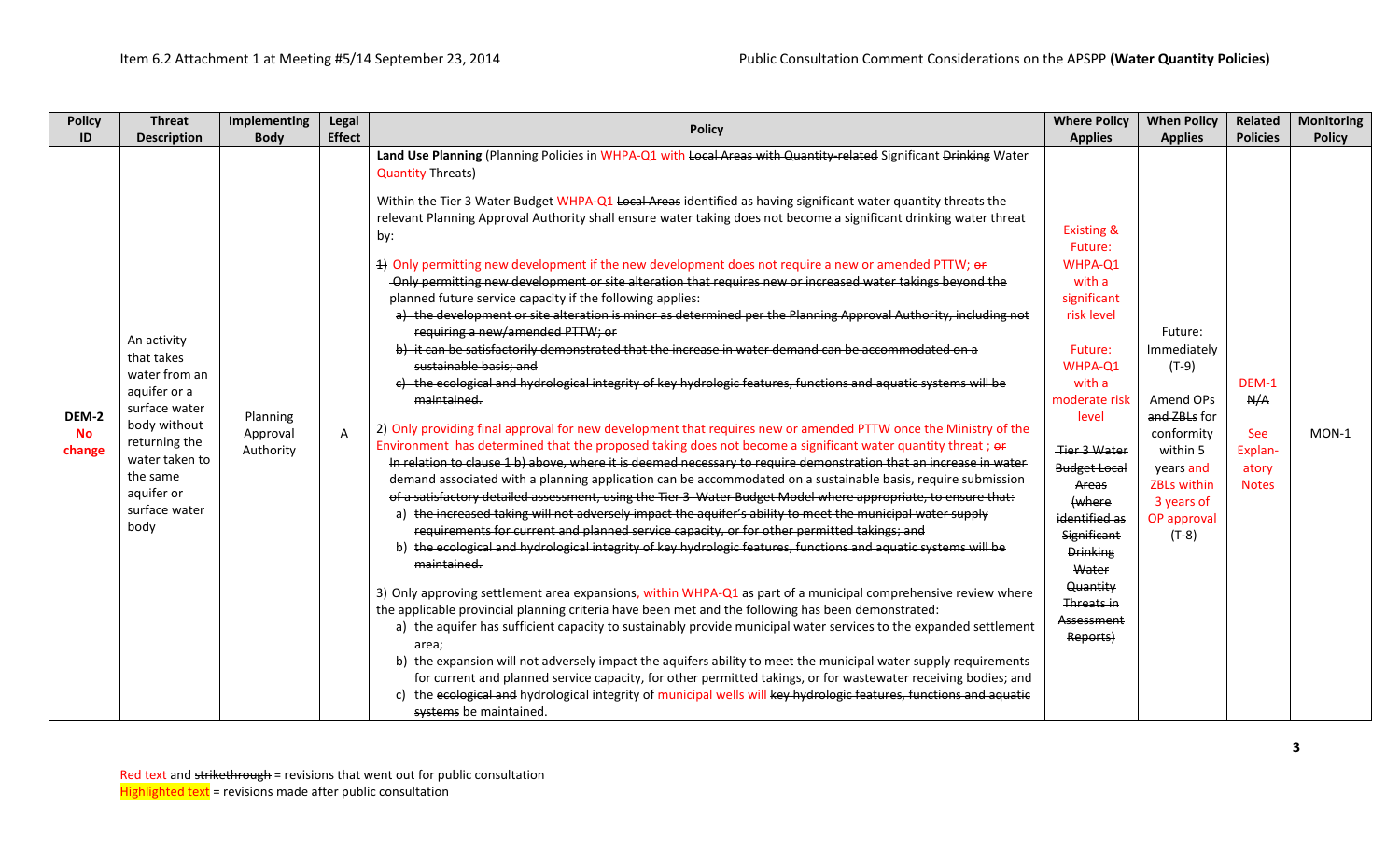|                                        | <b>COMMENTS POLICY DEM-2</b>                                                                                                                                                                                                                                                                                                                                                                                                                                                                                                                                                                                                                                             |                                                                                                                                                                           |
|----------------------------------------|--------------------------------------------------------------------------------------------------------------------------------------------------------------------------------------------------------------------------------------------------------------------------------------------------------------------------------------------------------------------------------------------------------------------------------------------------------------------------------------------------------------------------------------------------------------------------------------------------------------------------------------------------------------------------|---------------------------------------------------------------------------------------------------------------------------------------------------------------------------|
|                                        | <b>Comments</b>                                                                                                                                                                                                                                                                                                                                                                                                                                                                                                                                                                                                                                                          | Response                                                                                                                                                                  |
|                                        | 17. New development requiring a new or amended Permit to Take Water within the NEP Area could be dealt with at such time that a Niagara Escarpment<br>Development Permit Application was received. As noted above, NEC staff would circulate any Niagara Escarpment Development Permit applications within<br>identified vulnerable areas to the Source Protection RMO for their review and recommendation. The NEP currently contains development criteria related to water<br>quality and quantity which the proposed development would need to meet. Parts 2.6.8-2.6.9 relate to identifying/mitigating the impacts of water taking on the<br>Escarpment environment. | Comment noted.                                                                                                                                                            |
| <b>NEC</b>                             | 11. We note that the effect of this policy is legally binding (List A policy) and that the NEC is considered a "planning approval authority" in this policy. As noted<br>above, the NEC is not legally bound to implement SPP policies but, as noted in Comment 6, we support source protection and intend to incorporate a general<br>policy in the NEP related to the protection of source water that is consistent with the intent of the Clean Water Act. However, we question whether the NEC<br>should be listed for List A policies.                                                                                                                              | Staff to remove NEC from the "List A" policy<br>tables in the Appendices. Have confirmed this<br>revision with MOECC staff.                                               |
|                                        | 12. For the reasons noted above, staff does not feel it is necessary to develop a specific policy in the NEP for each SPP policy to address this matter.                                                                                                                                                                                                                                                                                                                                                                                                                                                                                                                 |                                                                                                                                                                           |
|                                        | 37. This policy is redundant as under the PPS, 2014 lot creation is only permitted if there is sufficient servicing capacity - Section 1.6.6.6 Policy DEM-1 already<br>addresses concern regarding water taking. MOE will not issue permit to take water for new development if there are negative impacts.                                                                                                                                                                                                                                                                                                                                                              | Noted. The Committee chose to implement a<br>multi-layered approach to ensure the activity<br>is addressed.                                                               |
| <b>Halton Region</b><br>and lower tier | Policy is also oddly worded by providing 3 options with the use of "or". Also the first two parts (1 & 2) of this policy are covered off by the requirements of DEM-1.                                                                                                                                                                                                                                                                                                                                                                                                                                                                                                   |                                                                                                                                                                           |
| municipalities                         | With respect to part 3), this additional policy test for settlement boundary expansions seems unnecessary given current restrictions on settlement area expansion<br>in the PPS, 2014 as well as more specific restrictions in the provincial plans (Greenbelt Plan, Growth Plan, Oak Ridges Moraine Conservation Plan, Niagara<br>Escarpment Plan) that apply with the CTC watershed area Given that these broader-scale provincial plans are up for review in 2015/2016, additional criteria for<br>settlement expansion can be better evaluated in the context of a broader provincially led public policy review.                                                    |                                                                                                                                                                           |
|                                        | We have a couple concerns with the proposed revisions to DEM-2. First, DEM-1 already provides direction to the MOE for assessing PTTW applications and<br>includes specific tests which address water quantity concerns.                                                                                                                                                                                                                                                                                                                                                                                                                                                 | Noted. The Committee chose to implement a<br>multi-layered approach to ensure the activity<br>is addressed.                                                               |
| <b>MHBC</b><br><b>Planning</b>         | Second, the policy introduces the concept of MOE reviewing Planning Act applications and providing conclusions on significant water quantity threats. The PTTW<br>application provides the relevant technical information required for the MOE's review. We recommend that the first two sections of DEM-2 be deleted or revised<br>in recognition of the water taking policies in DEM-1.                                                                                                                                                                                                                                                                                | DEM-2 Part 2 MOE involvement ensures that<br>confirmation of PTTW is noted to the<br>applicant and required before the application<br>proceeds to a point of 'no return'. |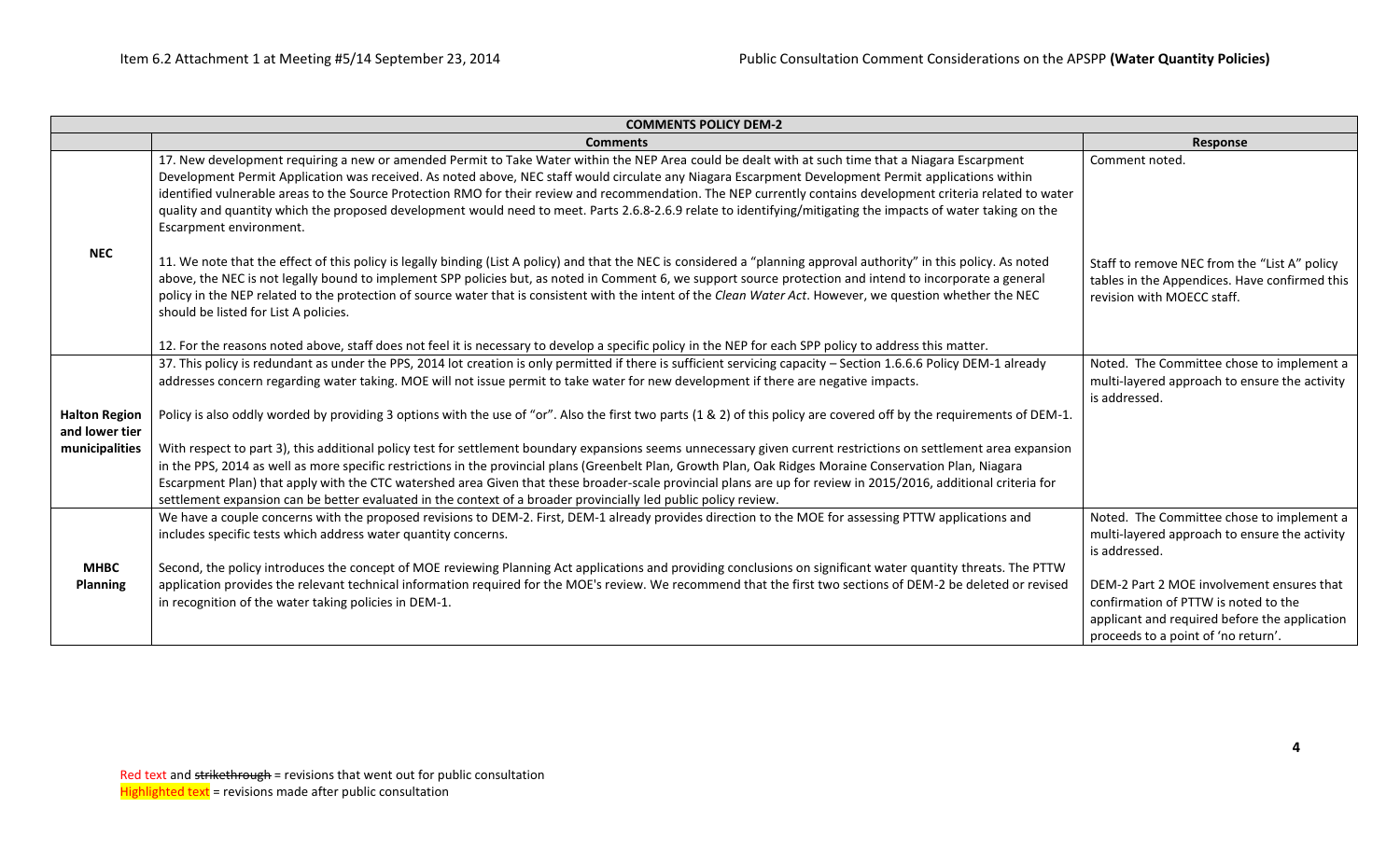|            | <b>COMMENTS POLICY DEM-3</b>                                                                                                                                           |                |  |  |  |  |  |
|------------|------------------------------------------------------------------------------------------------------------------------------------------------------------------------|----------------|--|--|--|--|--|
|            | <b>Comments</b>                                                                                                                                                        | Response       |  |  |  |  |  |
| <b>OGS</b> | We would like to inform you that the Ontario Growth Secretariat has recently moved from the Ministry of Infrastructure to the Ministry of Municipal Affairs and $\mid$ | Revision made. |  |  |  |  |  |
|            | Housing; this change affects the references to MOI in DEM-3. The previous comments that we submitted to the SPC during the consultation period are not                 |                |  |  |  |  |  |
|            | affected. We are pleased to see that our previous comments on DEM-3 have been incorporated into this version. We have no further comments.                             |                |  |  |  |  |  |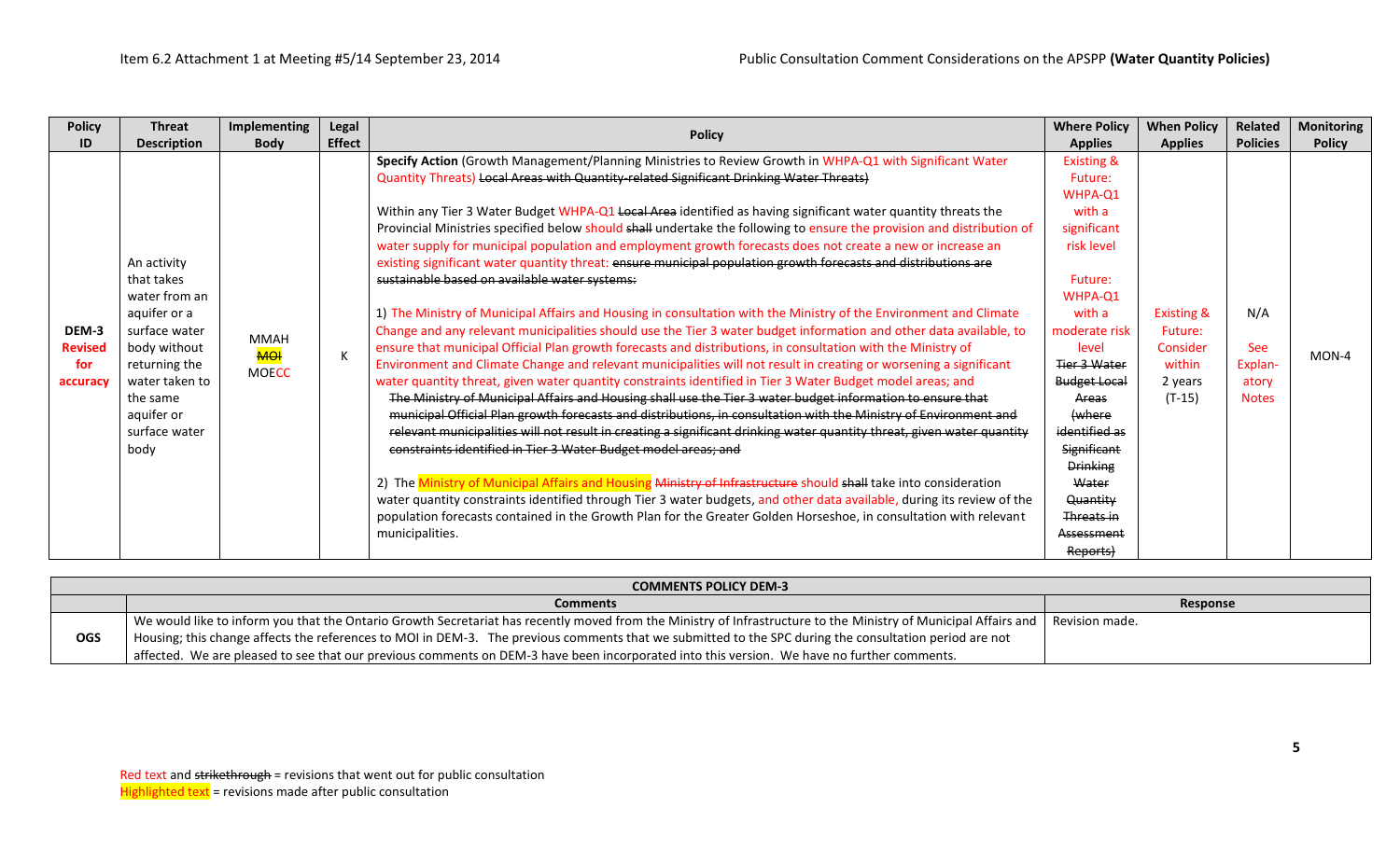| <b>Policy</b>                | <b>Threat</b>                                                                                                                                                               | Implementing | Legal         | <b>Policy</b>                                                                                                                                                                                                                                                                                                                                                                                                                                                                                                 | <b>Where Policy</b>                                                                                                                                                                                                                                                                                                    | <b>When Policy</b>                                                            | Related                                               | <b>Monitoring</b> |
|------------------------------|-----------------------------------------------------------------------------------------------------------------------------------------------------------------------------|--------------|---------------|---------------------------------------------------------------------------------------------------------------------------------------------------------------------------------------------------------------------------------------------------------------------------------------------------------------------------------------------------------------------------------------------------------------------------------------------------------------------------------------------------------------|------------------------------------------------------------------------------------------------------------------------------------------------------------------------------------------------------------------------------------------------------------------------------------------------------------------------|-------------------------------------------------------------------------------|-------------------------------------------------------|-------------------|
| ID                           | <b>Description</b>                                                                                                                                                          | <b>Body</b>  | <b>Effect</b> |                                                                                                                                                                                                                                                                                                                                                                                                                                                                                                               | <b>Applies</b>                                                                                                                                                                                                                                                                                                         | <b>Applies</b>                                                                | <b>Policies</b>                                       | <b>Policy</b>     |
| DEM-4<br><b>No</b><br>change | An activity that<br>takes water from<br>an aquifer or a<br>surface water<br>body without<br>returning the<br>water taken to<br>the same aquifer<br>or surface water<br>body | Municipality | E             | <b>Specify Action (Municipal Water Conservation Plans)</b><br>Municipalities responsible for the production, treatment, storage of water, who have a municipal well and/or whose<br>residents are served by a municipal water supply for supplying water within the Tier 3 Water Budget WHPA-Q1 Local<br>Areas shall develop and/or update Water Conservation Plans to ensure they are an effective tool to support<br>sustainable water quantity by reducing consumption and therefore the demand for water. | <b>Existing &amp;</b><br>Future:<br>WHPA-Q1<br>with a<br>significant<br>risk level<br>Future:<br>WHPA-Q1<br>with a<br>moderate<br>risk level<br>Tier 3 Water<br><b>Budget Local</b><br>Areas<br>(where<br>identified as<br>Significant<br><b>Drinking</b><br>Water<br>Quantity<br>Threats in<br>Assessment<br>Reports) | <b>Existing &amp;</b><br>Future:<br>Initiate<br>within<br>2 years<br>$(T-16)$ | N/A<br><b>See</b><br>Explan-<br>atory<br><b>Notes</b> | $MON-1$           |

|                              | <b>COMMENTS POLICY DEM-4</b>                                                                                                               |                                                                  |  |  |  |  |  |
|------------------------------|--------------------------------------------------------------------------------------------------------------------------------------------|------------------------------------------------------------------|--|--|--|--|--|
|                              | <b>Comments</b>                                                                                                                            | Response                                                         |  |  |  |  |  |
| Town of                      | The Town is requesting that the CTC SPC clarify why the legal effect for the proposed DEM-4 policy in a WHPA-Q2 with a moderate risk would | Moderate water quantity risks for future takings are considered  |  |  |  |  |  |
| <b>Orangeville</b>   be "E." |                                                                                                                                            | significant and therefore require a "must conform" legal effect. |  |  |  |  |  |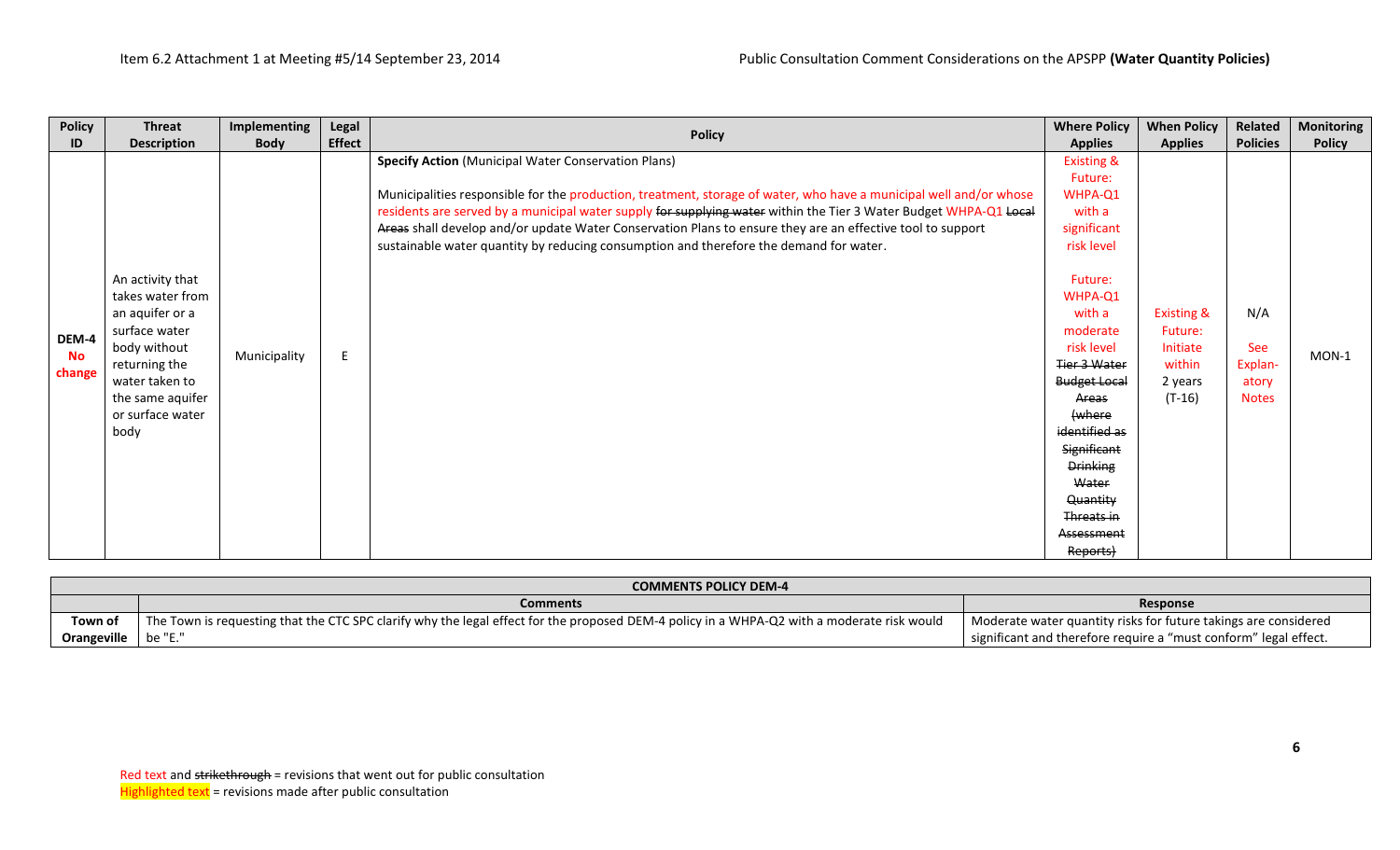| <b>Policy</b>                | Threat                                                                                                                                                                      | Implementing | Legal         |                                                                                                                                                                                                                                                                                                                                                                                                                                                                                                                                                                                                                                                                                                                                                                                                                                                                                                                                                                                                                                                                                                                    | <b>Where Policy</b>                                                                                                                                                                                                                       | <b>When Policy</b>                                                   | Related                                                 | <b>Monitoring</b> |
|------------------------------|-----------------------------------------------------------------------------------------------------------------------------------------------------------------------------|--------------|---------------|--------------------------------------------------------------------------------------------------------------------------------------------------------------------------------------------------------------------------------------------------------------------------------------------------------------------------------------------------------------------------------------------------------------------------------------------------------------------------------------------------------------------------------------------------------------------------------------------------------------------------------------------------------------------------------------------------------------------------------------------------------------------------------------------------------------------------------------------------------------------------------------------------------------------------------------------------------------------------------------------------------------------------------------------------------------------------------------------------------------------|-------------------------------------------------------------------------------------------------------------------------------------------------------------------------------------------------------------------------------------------|----------------------------------------------------------------------|---------------------------------------------------------|-------------------|
| ID                           | <b>Description</b>                                                                                                                                                          | <b>Body</b>  | <b>Effect</b> | <b>Policy</b>                                                                                                                                                                                                                                                                                                                                                                                                                                                                                                                                                                                                                                                                                                                                                                                                                                                                                                                                                                                                                                                                                                      | <b>Applies</b>                                                                                                                                                                                                                            | <b>Applies</b>                                                       | <b>Policies</b>                                         | <b>Policy</b>     |
| DEM-5<br><b>No</b><br>change | An activity that<br>takes water from<br>an aquifer or a<br>surface water<br>body without<br>returning the<br>water taken to<br>the same aquifer<br>or surface water<br>body | Municipality |               | <b>Education and Outreach</b><br>Municipalities responsible for production, treatment and storage of water and/or jurisdictional lands supplying<br>water within any Tier 3 Water Budget WHPA-Q1 Local Area identified as having significant water quantity threats<br>shall undertake the following education and outreach initiatives to help ensure water supplies are protected and<br>increase the effectiveness of water conservation efforts in their jurisdictions to reduce consumption and therefore<br>demand:<br>1) Shall Develop and implement education and outreach programs to ensure that property owners and businesses<br>focus on: understand:<br>a) their role in protecting water supplies and conserving water;<br>b) actions that can be taken to protect water supplies and use less water; and<br>c) financial incentive programs and projects that may be eligible for funding under future funding of the Ontario<br>Drinking Water Stewardship Program; or<br>2) Review any similar programs that may already exist and update them where necessary to ensure their<br>effectiveness. | <b>Existing &amp;</b><br>Future:<br>WHPA-Q1<br>with a<br>significant<br>risk level<br><b>Tier 3 Water</b><br><b>Budget Local</b><br>Areas<br>(where<br>identified as<br>Significant<br><b>Drinking</b><br>Water<br>Quantity<br>Threats in | <b>Existing &amp;</b><br>Future:<br>2 years<br>$(T-10)$<br>$(+ -16)$ | GEN-6<br><b>See</b><br>Explan-<br>atory<br><b>Notes</b> | MON-1             |
|                              |                                                                                                                                                                             | <b>MOECC</b> |               | 3) The Ministry of the Environment should provide municipalities with a list of appropriate education and outreach<br>materials that provide information and guide to actions that can be taken to reduce the usage of drinking water for<br>delivery by the municipality.                                                                                                                                                                                                                                                                                                                                                                                                                                                                                                                                                                                                                                                                                                                                                                                                                                         | Assessment<br>Reports)                                                                                                                                                                                                                    |                                                                      |                                                         | MON-4             |

|                | <b>COMMENTS POLICY DEM-5</b>                            |                                                                                            |  |  |  |  |  |  |
|----------------|---------------------------------------------------------|--------------------------------------------------------------------------------------------|--|--|--|--|--|--|
|                | <b>Comments</b>                                         | Response                                                                                   |  |  |  |  |  |  |
| Wellington     | 11. Please clarify the meaning of jurisdictional lands. | The lands located within the boundaries of the municipality. Information to be included in |  |  |  |  |  |  |
| County         |                                                         | I the Explanatory Document.                                                                |  |  |  |  |  |  |
| municipalities |                                                         |                                                                                            |  |  |  |  |  |  |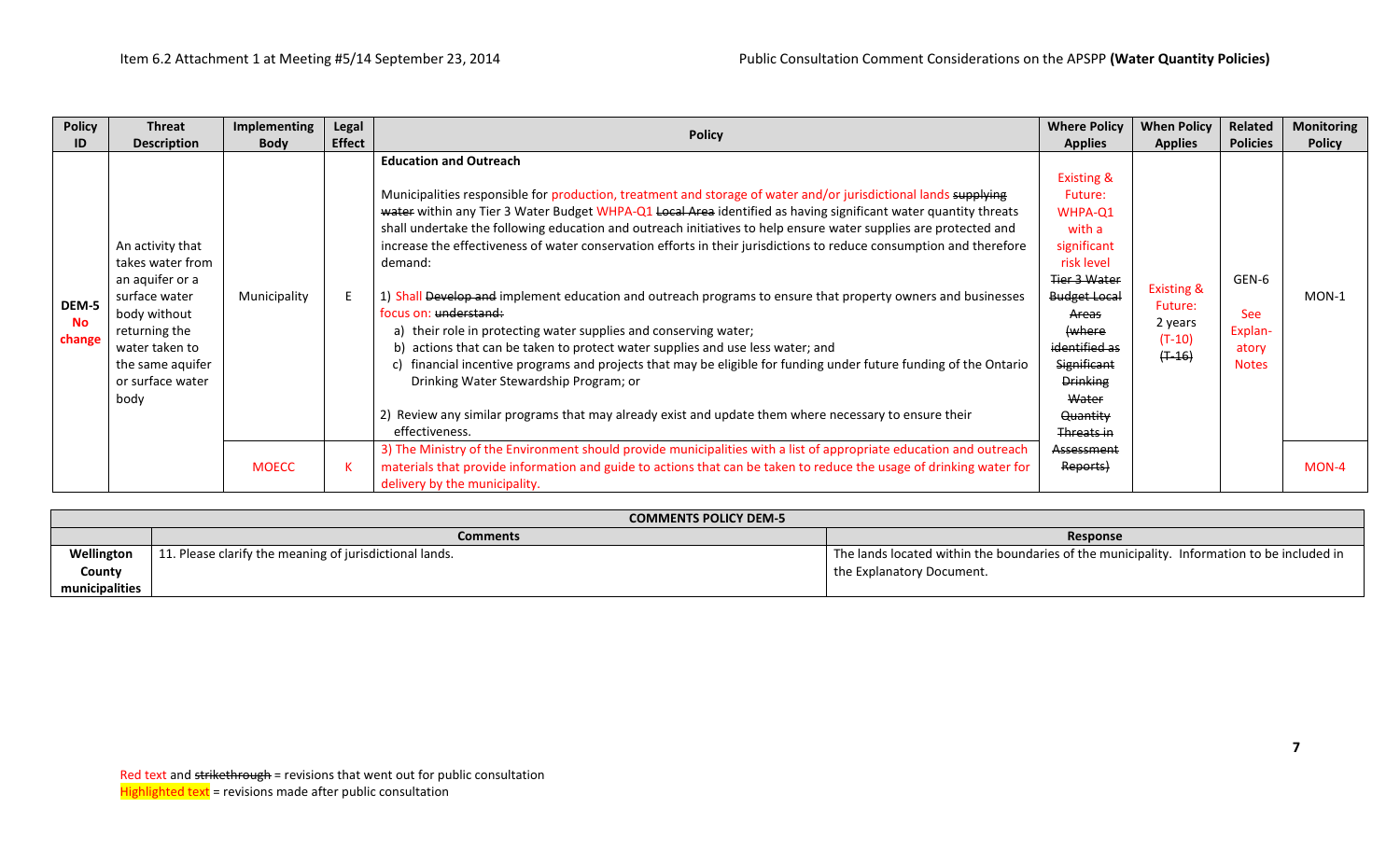| <b>Policy</b>                     | <b>Threat</b>                                                                                                                                                               | Implementing | <b>Legal</b>  |                                                                                                                                                                                                                                                                                                                                                                                                                                                                                                                                                                                                                                                                                                                                                                                                                                                                                                                         | <b>Where Policy</b>                                                                                            | <b>When Policy</b> | Related                                                        | Monitoring    |
|-----------------------------------|-----------------------------------------------------------------------------------------------------------------------------------------------------------------------------|--------------|---------------|-------------------------------------------------------------------------------------------------------------------------------------------------------------------------------------------------------------------------------------------------------------------------------------------------------------------------------------------------------------------------------------------------------------------------------------------------------------------------------------------------------------------------------------------------------------------------------------------------------------------------------------------------------------------------------------------------------------------------------------------------------------------------------------------------------------------------------------------------------------------------------------------------------------------------|----------------------------------------------------------------------------------------------------------------|--------------------|----------------------------------------------------------------|---------------|
| ID                                | <b>Description</b>                                                                                                                                                          | <b>Body</b>  | <b>Effect</b> | <b>Policy</b>                                                                                                                                                                                                                                                                                                                                                                                                                                                                                                                                                                                                                                                                                                                                                                                                                                                                                                           | <b>Applies</b>                                                                                                 | <b>Applies</b>     | <b>Policies</b>                                                | <b>Policy</b> |
| DEM-6<br><b>SPC to</b><br>discuss | An activity that<br>takes water from<br>an aquifer or a<br>surface water<br>body without<br>returning the<br>water taken to<br>the same aguifer<br>or surface water<br>body | Municipality |               | <b>Specify Action (Joint Municipal Water Management)</b><br>The Dufferin County municipalities that share a water source within a Tier 3 Water Budget WHPA-Q1 Local Area<br>identified as having significant water quantity threats shall develop a Joint Municipal Water Supply Management<br>model, and implement within 3 years of approval of the Source Protection Plan. This management model shall<br>facilitate the planning and management of water supply sources to ensure sustainability of a long term water supply<br>in each municipality and ensure that water quality and quantity is maintained or improved such that activities cease<br>to be, or do not become, significant drinking water threats in the WHPA-Q1 Local Area A. The municipalities shall<br>report to MOECC and MMAH, on the options and proposed management model within 1 year of the approval of the<br>Source Protection Plan. | WHPA-Q1<br>with a<br>significant<br>risk level<br>(Orangeville,<br>Amaranth,<br>East<br>Garafraxa<br>and Mono) | See Policy         | DEM-7<br>N/A<br><b>See</b><br>Explan-<br>atory<br><b>Notes</b> | $MON-1$       |

|                        | <b>COMMENTS POLICY DEM-6</b>                                                                                                                                                                                                                                                                                                                                                                                                                                                                                                                                                                                                                                                                                                                                      |                                                                                                                                                                                                                             |  |  |  |  |  |  |  |  |  |
|------------------------|-------------------------------------------------------------------------------------------------------------------------------------------------------------------------------------------------------------------------------------------------------------------------------------------------------------------------------------------------------------------------------------------------------------------------------------------------------------------------------------------------------------------------------------------------------------------------------------------------------------------------------------------------------------------------------------------------------------------------------------------------------------------|-----------------------------------------------------------------------------------------------------------------------------------------------------------------------------------------------------------------------------|--|--|--|--|--|--|--|--|--|
|                        | <b>Comments</b>                                                                                                                                                                                                                                                                                                                                                                                                                                                                                                                                                                                                                                                                                                                                                   | Response                                                                                                                                                                                                                    |  |  |  |  |  |  |  |  |  |
| <b>MMAH</b>            | MMAH is supportive of the approach for local municipalities to establish a joint municipal water management model to coordinate managing water<br>resources across municipal boundaries. This is also supported by the 2014 PPS in which planning authorities shall protect, improve or restore water<br>quantity by minimizing potential negative impacts, including cross-jurisdictional and cross-watershed impacts (Policy 2.2.1)<br>However, the ministry has concerns with the last sentence of the policy. The Dufferin County municipalities should not be required to report to MMAH on                                                                                                                                                                  | Role of MMAH is not as a Planning Act Approval<br>Authority, but to provide guidance, assistance and to<br>facilitate the local municipalities to reach a local decision.<br>This comment was discussed with MMAH staff via |  |  |  |  |  |  |  |  |  |
|                        | the options and proposed management model for joint municipal water management, particularly as these water systems are managed by the<br>municipalities. This also appears to be counter to the explanatory note for policy DEM-6 which says the CTC SPC is of the opinion that the local<br>municipalities should have the opportunity and responsibility to develop their local solutions. Further, the Dufferin County municipalities have jurisdiction<br>as the water providers and therefore should lead the effort to establishing a proposed joint water supply management model.<br>There may only be a need to engage MMAH, should decisions related to the provision of water have a bearing on other land uses issues, such as growth<br>management. | teleconference on August 27. MMAH staff were made<br>aware of the SPCs intent of including them in the policy<br>and more information will be provided in the Explanatory<br>Document.                                      |  |  |  |  |  |  |  |  |  |
| Town of<br>Orangeville | The Town continues to have concerns about the implementation of the proposed DEM-6 policy. While the Town does not question the objectives of this<br>policy, the Town believes that extensive involvement from the Province and Source Protection Authority will likely be required to implement it<br>successfully. The Town is requesting that the CTC SPC review this policy in its entirety in the context of the level of involvement the Province is willing to<br>commit to, as well as the timelines for implementation.                                                                                                                                                                                                                                 | Comment noted.                                                                                                                                                                                                              |  |  |  |  |  |  |  |  |  |
| <b>CVC Staff</b>       | CVC Staff supports the opportunity for the Dufferin County Municipalities to develop a local solution for the water Quality and Quantity threats. Given the<br>threats to the municipal water sources it is important that a solution which coordinates water management within this area is addressed.                                                                                                                                                                                                                                                                                                                                                                                                                                                           | Comment noted.                                                                                                                                                                                                              |  |  |  |  |  |  |  |  |  |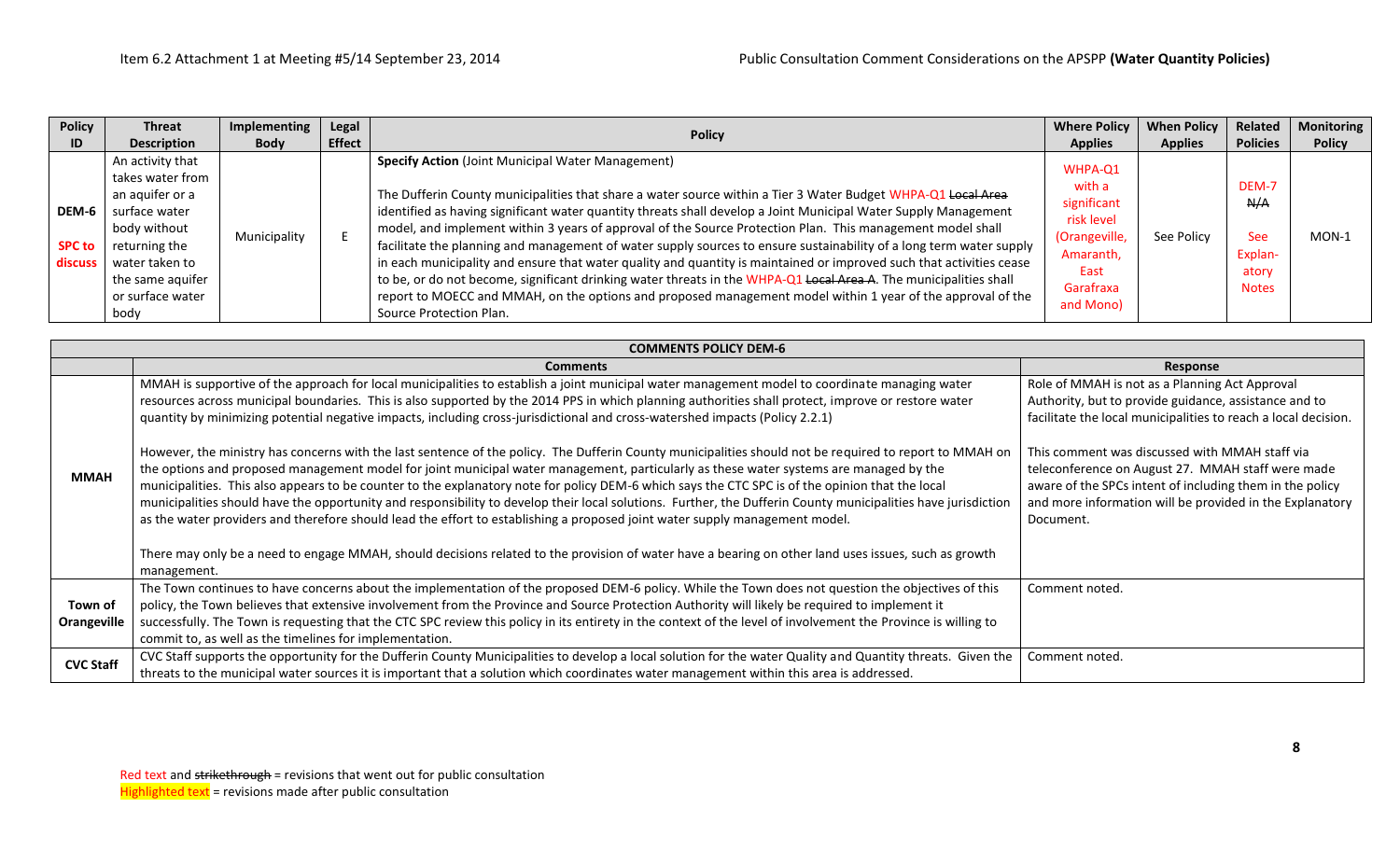|                                                 | <b>Threat</b>                                                                                                                                                                     | <b>Implementing</b> | Legal         |                                                                                                                                                                                                                                                                                                                                                                                                                                                                                                                                                                                                                                                                                                                                                                                                                        | <b>Where Policy</b>                                                                                            | <b>When Policy</b> | Related                                                        | <b>Monitoring</b> |
|-------------------------------------------------|-----------------------------------------------------------------------------------------------------------------------------------------------------------------------------------|---------------------|---------------|------------------------------------------------------------------------------------------------------------------------------------------------------------------------------------------------------------------------------------------------------------------------------------------------------------------------------------------------------------------------------------------------------------------------------------------------------------------------------------------------------------------------------------------------------------------------------------------------------------------------------------------------------------------------------------------------------------------------------------------------------------------------------------------------------------------------|----------------------------------------------------------------------------------------------------------------|--------------------|----------------------------------------------------------------|-------------------|
| <b>Policy ID</b>                                | <b>Description</b>                                                                                                                                                                | <b>Body</b>         | <b>Effect</b> | <b>Policy</b>                                                                                                                                                                                                                                                                                                                                                                                                                                                                                                                                                                                                                                                                                                                                                                                                          | <b>Applies</b>                                                                                                 | <b>Applies</b>     | <b>Policies</b>                                                | <b>Policy</b>     |
| DEM-7<br><b>Option 1</b><br><b>No</b><br>change | An activity that<br>takes water<br>from an aquifer<br>or a surface<br>water body<br>without<br>returning the<br>water taken to<br>the same<br>aquifer or<br>surface water<br>body | <b>MOECC</b>        | К             | Specify Action (Province to Support Joint Municipal Water Management System or Authority)<br>The Ministry of the Environment and Climate Change, in collaboration with the Ministry of Municipal Affairs and<br>Housing and other affected provincial ministries and other agencies, as required, should initiate meetings with<br>the Dufferin County municipalities that share a water source within a Tier 3 WHPA-Q1 are wholly or partially<br>within the Orangeville, Mono and Amaranth Tier 3 Local Area identified as having Significant Water Quality and<br>Quantity Threats within 1 year, to support the municipalities in developing mutually beneficial solutions to<br>address water quantity and quality constraints. And further, the MOECC should provide technical support to the<br>municipalities. | WHPA-Q1<br>with a<br>significant<br>risk level<br>(Orangeville,<br>Amaranth,<br>East<br>Garafraxa<br>and Mono) | See Policy         | DEM-6<br>N/A<br><b>See</b><br>Explan-<br>atory<br><b>Notes</b> | $MON-4$           |
| DEM-7<br><b>Option 2</b>                        | An activity that<br>takes water<br>from an aquifer<br>or a surface<br>water body<br>without<br>returning the<br>water taken to<br>the same<br>aquifer or<br>surface water<br>body | <b>MOECC</b>        | K             | Specify Action (Province to Support Joint Municipal Water Management System or Authority)<br>The Ministry of the Environment and Climate Change, in collaboration with the Ministry of Municipal Affairs and<br>Housing and other affected provincial ministries and agencies, as required, should support initiate meetings with<br>the Dufferin County municipalities that share a water source within a Tier 3 WHPA-Q1 identified as having<br>Significant Water Quality and Quantity Threats within 1 year, to support the municipalities in developing<br>mutually beneficial solutions to address water quantity and quality constraints within one year of the approval of<br>the Source Protection Plan. And further, the MOECC should provide technical support to the municipalities.                        | WHPA-Q1<br>with a<br>significant<br>risk level<br>(Orangeville,<br>Amaranth,<br>East<br>Garafraxa<br>and Mono) | See Policy         | DEM-6<br>N/A<br><b>See</b><br>Explan-<br>atory<br><b>Notes</b> | MON-4             |

|              | <b>COMMENTS POLICY DEM-7</b>                                                                                                                           |                                                                 |
|--------------|--------------------------------------------------------------------------------------------------------------------------------------------------------|-----------------------------------------------------------------|
|              | <b>Comments</b>                                                                                                                                        | Response                                                        |
| <b>MOECC</b> | 1. The Ministry continues to support the goal of policy DEM-7 to establish a municipal working group to address water constraints in Orangeville, Mono | Noted.                                                          |
|              | and Amaranth. However, as the water providers, the municipalities should lead the effort by establishing a local implementing body to take on the      |                                                                 |
|              | facilitation role to ensure decision-making and partnership-building is fostered at the local level. Please revise this policy to require the local    |                                                                 |
|              | municipalities to work to develop "mutually beneficial solutions to address water quantity and quality constraints" with the support of the Ministry.  |                                                                 |
|              | The Ministry is committed to providing technical support and using its regulatory tools to support local decision making.                              |                                                                 |
| <b>MMAH</b>  | MMAH also notes that DEM-7 has been amended to include reference to MMAH. Similar to comments for DEM-6, the Dufferin County municipalities            | Role of MMAH is not as a Planning Act Approval Authority,       |
|              | have jurisdiction as the water providers and should lead the effort to establishing a proposed water supply management model. We note that the         | but to provide guidance, assistance and to facilitate the local |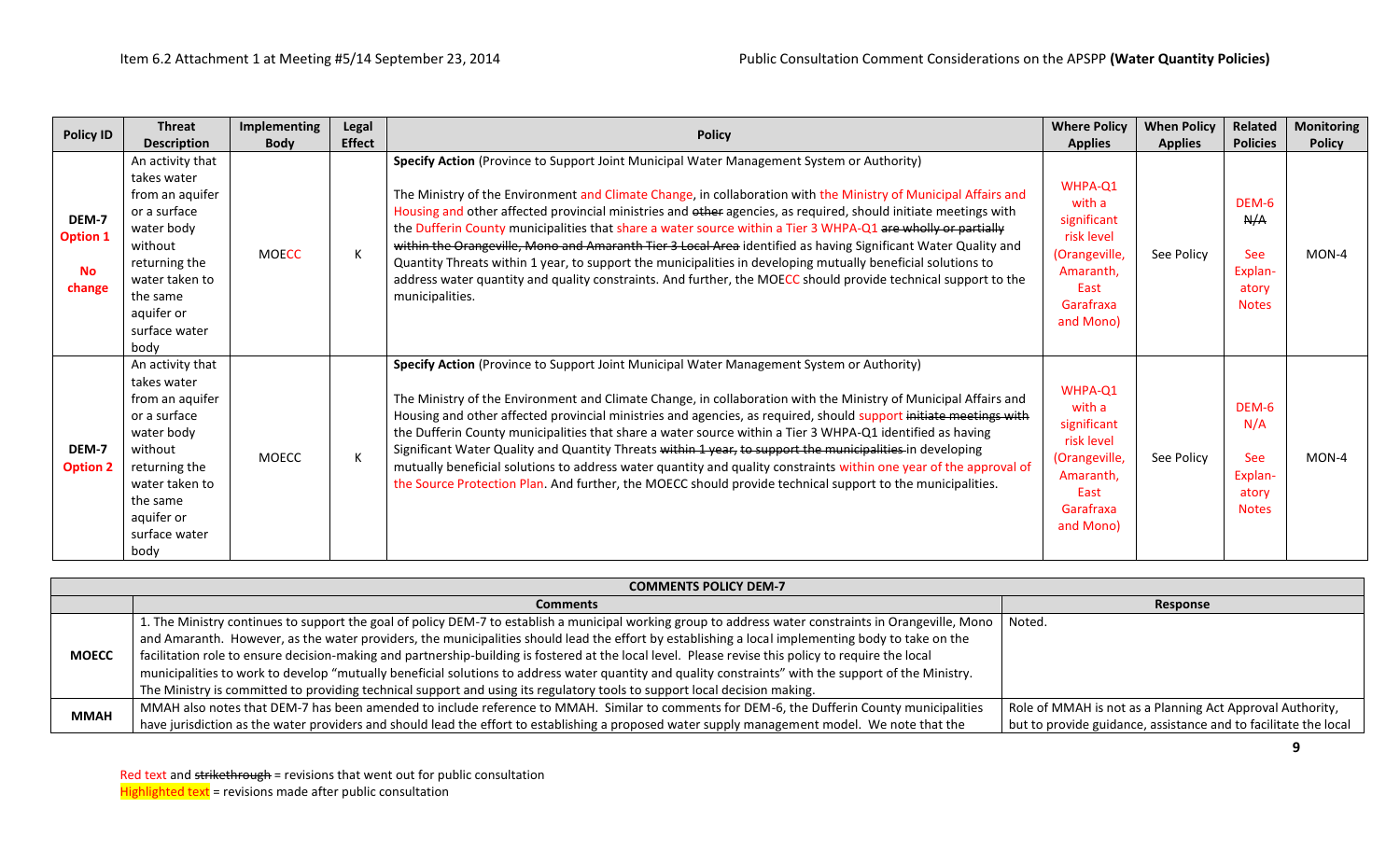|                  | MOE in its comments dated June 18, 2014 to the CTC SPC on DEM-7 requested this policy be revised to require the local municipalities to work to             | municipalities to reach a local decision.                   |
|------------------|-------------------------------------------------------------------------------------------------------------------------------------------------------------|-------------------------------------------------------------|
|                  | develop "mutually beneficial solutions to address water quantity and quality constraints" with the support of the MOECC.                                    |                                                             |
|                  |                                                                                                                                                             | This comment was discussed with MMAH staff via              |
|                  | MMAH supports the revisions proposed by MOECC and also recommends that policies DEM-6 and DEM-7 be revised by removing the reference to                     | teleconference on August 27. MMAH staff were made aware     |
|                  | MMAH                                                                                                                                                        | of the SPCs intent of including them in the policy and more |
|                  |                                                                                                                                                             | information will be provided in the Explanatory Document.   |
|                  | The Town continues to have concerns about the implementation of the proposed DEM-6 policy. While the Town does not question the objectives of               | Comment noted.                                              |
| Town of          | this policy, the Town believes that extensive involvement from the Province and Source Protection Authority will likely be required to implement it         |                                                             |
| Orangeville      | successfully. The Town is requesting that the CTC SPC review this policy in its entirety in the context of the level of involvement the Province is willing |                                                             |
|                  | to commit to, as well as the timelines for implementation.                                                                                                  |                                                             |
| <b>CVC Staff</b> | MOE is identified as the implementer but the legal effect (K) is non-legally binding. CVC encourages the MOE to provide strong support to the               | Comment noted.                                              |
|                  | Municipalities in order to assist them in achieving the requirements of DEM-6                                                                               |                                                             |

| <b>Policy</b>                | <b>Threat</b>                                                                                                                                                               | Implementing | Legal         | <b>Policy</b>                                                                                                                                                                                                                                                                                                                                                                                                                                                                                                                                                                                                                                                                                                                                                                                                                                                                                                                                                                                                                                                                                                                                                                                                                                                                                                                                                                                                                                                                                                                                                                                                                                                                                                                                                                                                                                     | <b>Where Policy</b>                                                                                                                                                                                                                                                                                           | <b>When Policy</b>                                                            | <b>Related</b>                                                          | Monitoring    |
|------------------------------|-----------------------------------------------------------------------------------------------------------------------------------------------------------------------------|--------------|---------------|---------------------------------------------------------------------------------------------------------------------------------------------------------------------------------------------------------------------------------------------------------------------------------------------------------------------------------------------------------------------------------------------------------------------------------------------------------------------------------------------------------------------------------------------------------------------------------------------------------------------------------------------------------------------------------------------------------------------------------------------------------------------------------------------------------------------------------------------------------------------------------------------------------------------------------------------------------------------------------------------------------------------------------------------------------------------------------------------------------------------------------------------------------------------------------------------------------------------------------------------------------------------------------------------------------------------------------------------------------------------------------------------------------------------------------------------------------------------------------------------------------------------------------------------------------------------------------------------------------------------------------------------------------------------------------------------------------------------------------------------------------------------------------------------------------------------------------------------------|---------------------------------------------------------------------------------------------------------------------------------------------------------------------------------------------------------------------------------------------------------------------------------------------------------------|-------------------------------------------------------------------------------|-------------------------------------------------------------------------|---------------|
| ID                           | <b>Description</b>                                                                                                                                                          | <b>Body</b>  | <b>Effect</b> |                                                                                                                                                                                                                                                                                                                                                                                                                                                                                                                                                                                                                                                                                                                                                                                                                                                                                                                                                                                                                                                                                                                                                                                                                                                                                                                                                                                                                                                                                                                                                                                                                                                                                                                                                                                                                                                   | <b>Applies</b>                                                                                                                                                                                                                                                                                                | <b>Applies</b>                                                                | <b>Policies</b>                                                         | <b>Policy</b> |
| DEM-8<br><b>No</b><br>change | An activity that<br>takes water from<br>an aquifer or a<br>surface water<br>body without<br>returning the<br>water taken to<br>the same aquifer<br>or surface water<br>body | <b>MOECC</b> |               | Specify Action (MOECC to Adopt and Fund Maintenance of the Tier 3 Water Budget Model)<br>The Ministry of Environment and Climate Change should adopt and fund a Tier 3 Water Budget Model for each<br>WHPA-Q1 Local Area identified as having existing or future significant water quantity threats and undertake the<br>following to ensure it is maintained as the primary model to review existing and future PTTWs, to allow<br>municipalities and other Provincial Ministries (i.e. Ministry of Municipal Affairs and Housing and Ministry of<br>Infrastructure) to evaluate growth projections and distributions, and to facilitate the review of planning<br>applications by municipalities where necessary to ensure that these activities cease to be or do not become<br>significant drinking water threats:<br>1) Through the Permit To Take Water program, require municipal takers in WHPA-Q1 in Local Areas identified as<br>having significant water quantity threats to monitor water quantity and supply data on a regular basis to assist in<br>the upkeep of the model to determine any increase or reduction in significant water quantity threats;<br>2) Use the model with the most up to date data as an analysis and decision making tool; and<br>Run the model using the most up to date data, to analyze its predictions for water quantity issues and make<br>necessary refinements to the model on an ongoing basis; and<br>3) When necessary contribute to funding for new continuous flow gauging stations in key surface water features<br>and enhance Conservation Authorities existing Hydrometric Network in the WHPA-Q1 Local Area to monitor long<br>term trends in surface water quantity, study impacts of urbanization and climate change on aquifer recharge, and<br>facilitate calibration of the model. | <b>Existing &amp;</b><br>Future:<br>WHPA-Q1 with<br>a significant risk<br>level<br>Future:<br>WHPA-Q1 with<br>a moderate risk<br>level<br>Tier 3 Water<br><b>Budget Local</b><br>Areas<br>(where<br>identified as<br>Significant<br><b>Drinking Water</b><br>Quantity<br>Threats in<br>Assessment<br>Reports) | <b>Existing &amp;</b><br>Future:<br>Consider<br>within<br>2 years<br>$(T-15)$ | DEM-1<br>DEM-3<br>N/A<br><b>See</b><br>Explan-<br>atory<br><b>Notes</b> | MON-4         |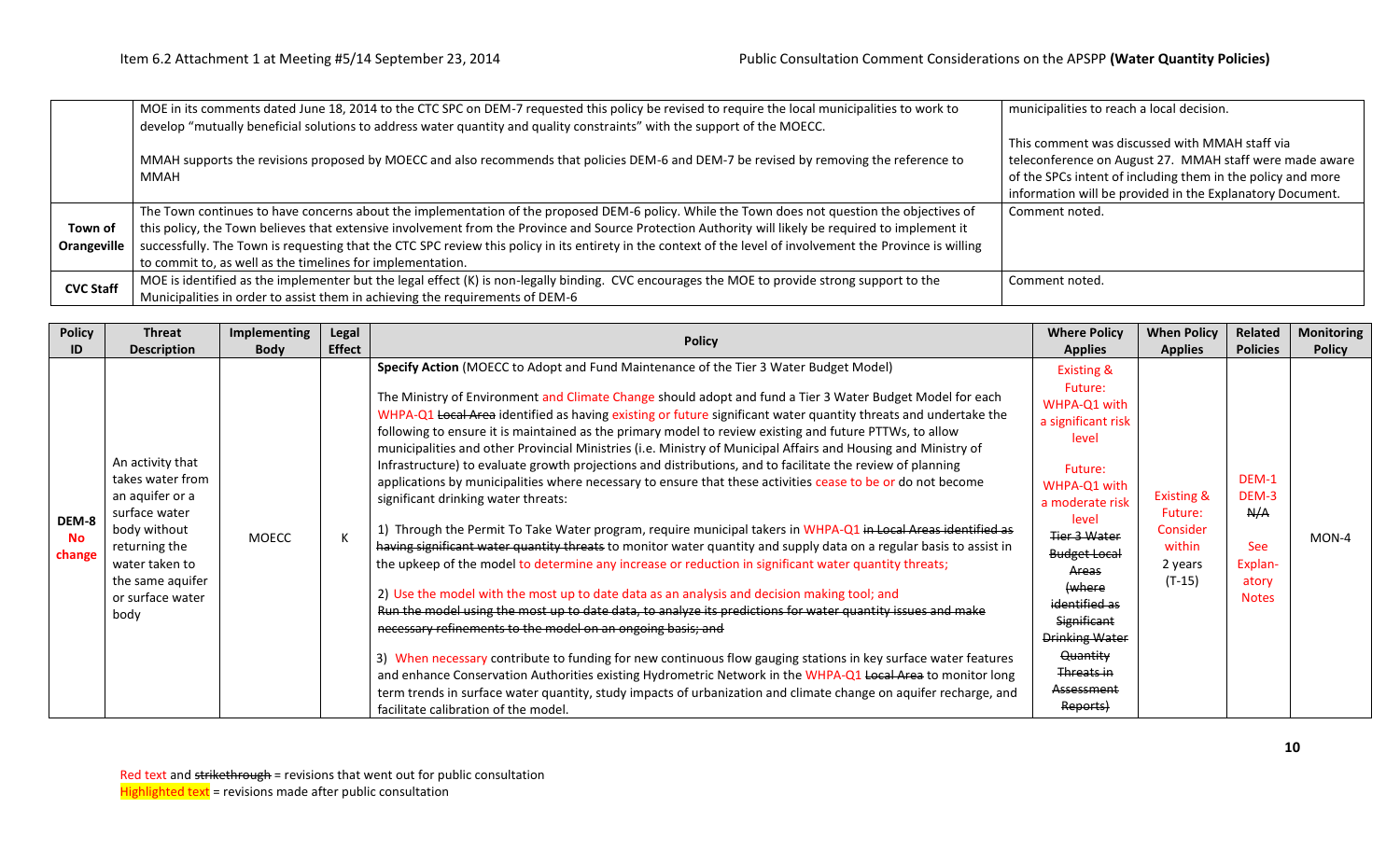| <b>Policy</b>                        | <b>Threat</b>                                                                                                                                                               | Implementing | Legal         | <b>Policy</b>                                                                                                                                                                                                                                                                                                                                                                                                                                                          | <b>Where Policy</b>                                                                                                                                                                                                                                                                                      | <b>When Policy</b>                                          | <b>Related</b>                                        | <b>Monitoring</b> |
|--------------------------------------|-----------------------------------------------------------------------------------------------------------------------------------------------------------------------------|--------------|---------------|------------------------------------------------------------------------------------------------------------------------------------------------------------------------------------------------------------------------------------------------------------------------------------------------------------------------------------------------------------------------------------------------------------------------------------------------------------------------|----------------------------------------------------------------------------------------------------------------------------------------------------------------------------------------------------------------------------------------------------------------------------------------------------------|-------------------------------------------------------------|-------------------------------------------------------|-------------------|
| ID                                   | <b>Description</b>                                                                                                                                                          | <b>Body</b>  | <b>Effect</b> |                                                                                                                                                                                                                                                                                                                                                                                                                                                                        | <b>Applies</b>                                                                                                                                                                                                                                                                                           | <b>Applies</b>                                              | <b>Policies</b>                                       | <b>Policy</b>     |
| DEM-9<br><b>No</b><br>change         | An activity that<br>takes water from<br>an aquifer or a<br>surface water<br>body without<br>returning the<br>water taken to<br>the same aquifer<br>or surface water<br>body | Municipality | E             | <b>Specify Action (Identifying Additional Water Supplies)</b><br>Municipalities within a Tier 3 Water Budget Local Area identified as having significant water quantity threats<br>are encouraged to identify additional water sources outside of the WHPA-Q1 Local Area to reduce demand<br>from well systems which have been identified with significant water quantity stress and to report to the<br>Source Protection Authority within 3 years on their progress. | <b>Existing &amp;</b><br>Future:<br>WHPA-Q1 with a<br>significant risk<br>level<br>Future:<br>WHPA-Q1 with a<br>moderate risk level<br><b>Tier 3 Water</b><br><b>Budget Local Areas</b><br>(where identified<br>as Significant<br><b>Drinking Water</b><br>Quantity Threats in<br>Assessment<br>Reports) | See Policy                                                  | N/A<br>See<br>Explan-<br>atory<br><b>Notes</b>        | MON-1             |
| <b>DEM-10</b><br><b>No</b><br>change | An activity that<br>takes water from<br>an aquifer or a<br>surface water<br>body without<br>returning the<br>water taken to<br>the same aquifer<br>or surface water<br>body | Municipality | E             | <b>Specify Action</b><br>York Region shall develop and implement a drought management plan using the Tier 3 water quantity risk<br>assessment findings and modeling tool to prevent consumptive demand from becoming significant.                                                                                                                                                                                                                                      | Future:<br>WHPA-Q1 with a<br>moderate risk level                                                                                                                                                                                                                                                         | <b>Existing &amp;</b><br>Future:<br>Immediately<br>$(T-18)$ | N/A<br><b>See</b><br>Explan-<br>atory<br><b>Notes</b> | $MON-1$           |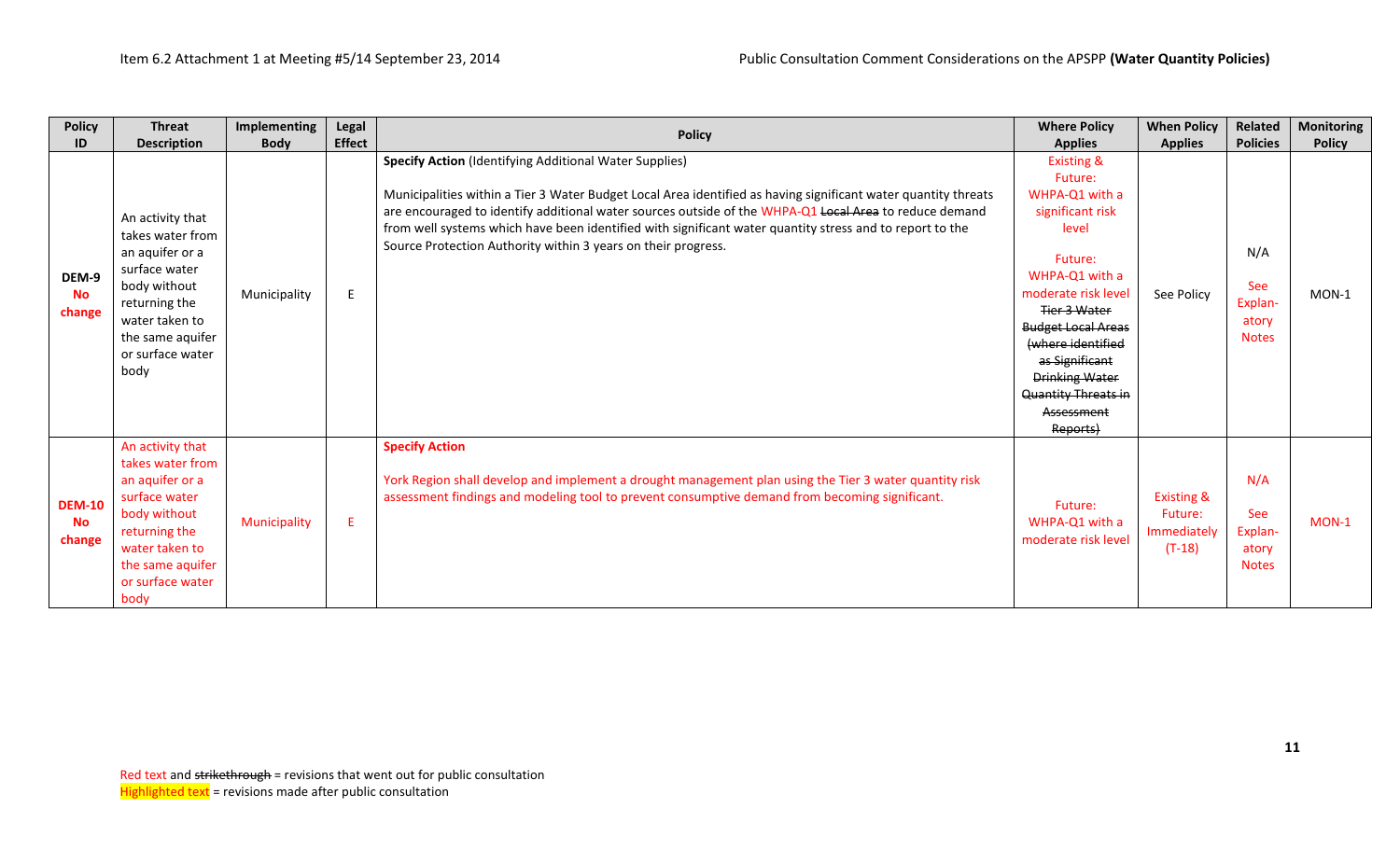| <b>Policy</b>                                                                         | <b>Threat</b>                                            | <b>Implementing</b>               | Legal         | <b>Policy</b>                                                                                                                                                                                                                                                                                                                                                                                                                                                                                                                                                                                                                                                                                                                                                                                                                                                                                                                                                                                                                                                                                                                                                                                                                                                                                                                                                                                                                                                                                                                                                                                                                                                                                                                                                                                                                                                                                                                                                                                                                                                                                                                                                                                                                                                                                                                                                                                                                                                                                                                                                                                                                                                                                                                                                    | <b>Where Policy</b>                                                                                                                        | <b>When Policy</b>                                                                                                                                           | Related                                        | <b>Monitoring</b> |
|---------------------------------------------------------------------------------------|----------------------------------------------------------|-----------------------------------|---------------|------------------------------------------------------------------------------------------------------------------------------------------------------------------------------------------------------------------------------------------------------------------------------------------------------------------------------------------------------------------------------------------------------------------------------------------------------------------------------------------------------------------------------------------------------------------------------------------------------------------------------------------------------------------------------------------------------------------------------------------------------------------------------------------------------------------------------------------------------------------------------------------------------------------------------------------------------------------------------------------------------------------------------------------------------------------------------------------------------------------------------------------------------------------------------------------------------------------------------------------------------------------------------------------------------------------------------------------------------------------------------------------------------------------------------------------------------------------------------------------------------------------------------------------------------------------------------------------------------------------------------------------------------------------------------------------------------------------------------------------------------------------------------------------------------------------------------------------------------------------------------------------------------------------------------------------------------------------------------------------------------------------------------------------------------------------------------------------------------------------------------------------------------------------------------------------------------------------------------------------------------------------------------------------------------------------------------------------------------------------------------------------------------------------------------------------------------------------------------------------------------------------------------------------------------------------------------------------------------------------------------------------------------------------------------------------------------------------------------------------------------------------|--------------------------------------------------------------------------------------------------------------------------------------------|--------------------------------------------------------------------------------------------------------------------------------------------------------------|------------------------------------------------|-------------------|
| ID                                                                                    | <b>Description</b>                                       | <b>Body</b>                       | <b>Effect</b> |                                                                                                                                                                                                                                                                                                                                                                                                                                                                                                                                                                                                                                                                                                                                                                                                                                                                                                                                                                                                                                                                                                                                                                                                                                                                                                                                                                                                                                                                                                                                                                                                                                                                                                                                                                                                                                                                                                                                                                                                                                                                                                                                                                                                                                                                                                                                                                                                                                                                                                                                                                                                                                                                                                                                                                  | <b>Applies</b>                                                                                                                             | <b>Applies</b>                                                                                                                                               | <b>Policies</b>                                | <b>Policy</b>     |
| <b>REC-1</b><br><b>Edited</b><br>for clarity<br>(no<br>change<br>to policy<br>intent) | An activity<br>that reduces<br>recharge to<br>an aquifer | Planning<br>Approval<br>Authority | A             | Land Use Planning (Planning Policies for Protecting Groundwater Recharge)<br>For applications under the Planning Act Within the Orangeville, Mono and Amaranth within the Tier 3 Water Budget<br>WHPA-Q2 Local Areas identified as having significant water quantity threats the relevant Planning Approval Authority<br>shall ensure recharge reduction ceases to be, or does not become, a significant drinking water threat by:<br>1) Requiring new development for lands zoned Low Density Residential (excluding subdivisions) or zoned and<br>Agricultural lands to implement Best Management Practices such as Low Impact Development with the goal to<br>maintain predevelopment recharge.<br>1) Only permitting new development and site alteration that has the potential to reduce recharge to an aquifer under<br>the following conditions:<br>a) the development or site alteration is minor in nature per the following:<br>i) if development and/or site alteration occurs on lands outside of the Settlement Area, that the activity will<br>increase lot imperviousness to no greater than total of 10%; or<br>ii) if development and/or site alteration occurs on lands within Settlement Area by requiring implementation of<br>Best Management Practices such as Low Impact Development (LID) to maintain pre development recharge<br>and surface water flow regime.<br>b) In the case of development/site alteration that is not minor, it can be demonstrated through submission of a<br>satisfactory hydrogeological study that recharge functions and surface water flow regimes will be maintained<br>and current PTTW allocations can be sustained, and the ecological and hydrological integrity of key hydrologic<br>features, functions and aquatic systems will be maintained. The assessment of Hydrogeological impacts should<br>consider the use of the Tier 3 Water budget Model where appropriate.<br>2) Requiring that all site plan (excluding single family dwellings), subdivision, and condominium applications for new<br>residential, commercial, industrial and institutional uses provide a water balance assessment for the proposed<br>development to the satisfaction of the Planning Approval Authority which addresses each of the following<br>requirements;<br>a) Maintain predevelopment recharge to the greatest extent feasible through Best Management Practices such as<br>LID, minimizing impervious surfaces, lot level infiltration.<br>b) Where pre-development recharge cannot be maintained on-site necessary, implementation and maximizeation<br>$\frac{1}{2}$ off-site recharge enhancement (within the same WHPA-Q2) to compensate for any predicted loss of recharge<br>from the development. | <b>Existing and</b><br>Future:<br>WHPA-Q2<br>with a<br>significant<br>risk level<br>Future:<br>WHPA-Q2<br>with a<br>moderate<br>risk level | Future:<br>Immediately<br>$(T-9)$<br>Amend OPs<br>and ZBLs for<br>conformity<br>within 5<br>years and<br>ZBLs within<br>3 years of<br>OP approval<br>$(T-8)$ | N/A<br>See<br>Explan-<br>atory<br><b>Notes</b> | MON-1             |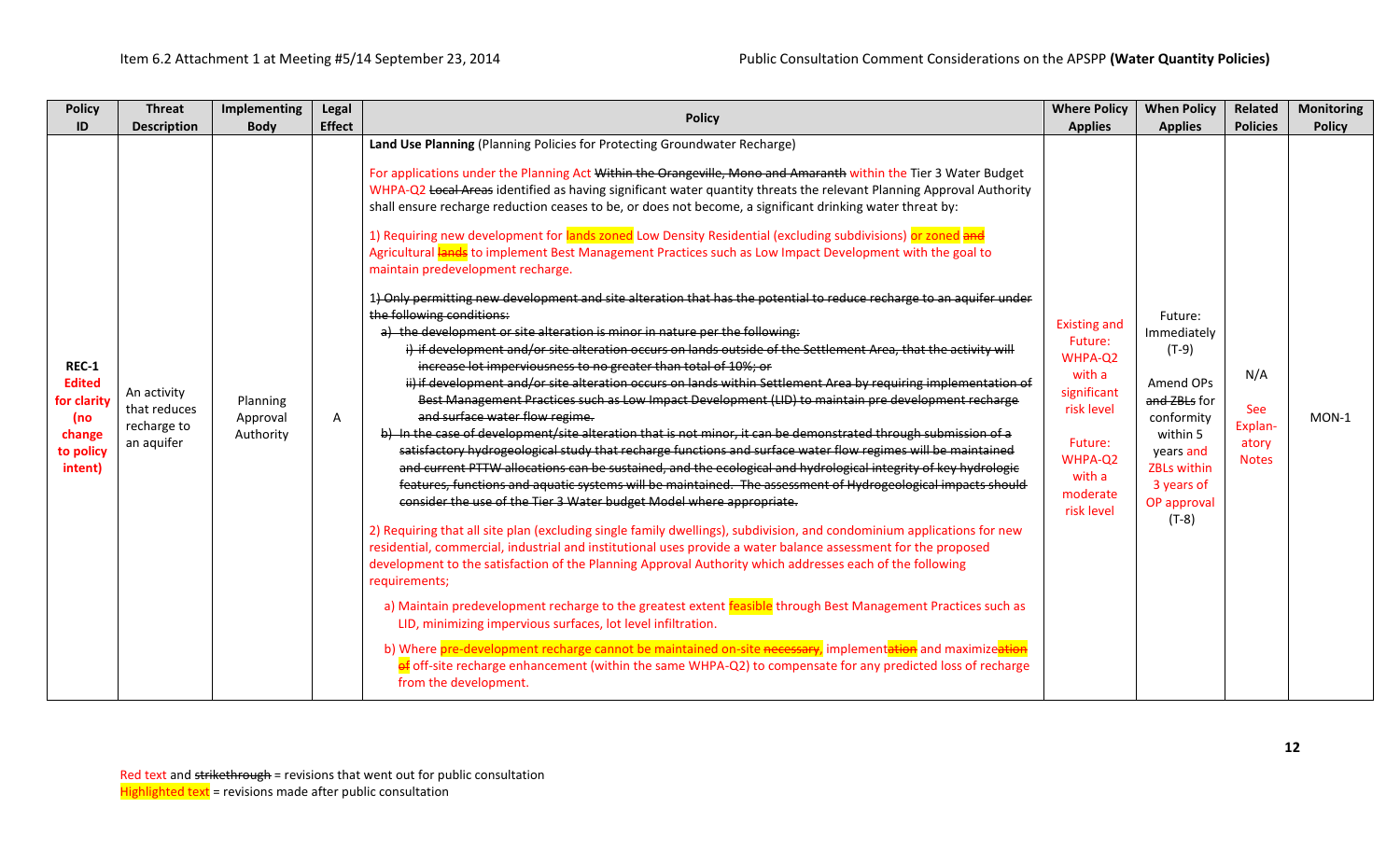| <b>Policy</b> | <b>Threat</b>      | <b>Implementing</b> | Legal         | <b>Policy</b>                                                                                                                                        | <b>Where Policy</b> | <b>When Policy</b> | Related         | <b>Monitoring</b> |
|---------------|--------------------|---------------------|---------------|------------------------------------------------------------------------------------------------------------------------------------------------------|---------------------|--------------------|-----------------|-------------------|
| ID            | <b>Description</b> | <b>Body</b>         | <b>Effect</b> |                                                                                                                                                      | <b>Applies</b>      | <b>Applies</b>     | <b>Policies</b> | <b>Policy</b>     |
|               |                    |                     |               | c) For new development (excluding a minor variance) within in the WHPA-Q2 and within an ICA (for sodium,                                             |                     |                    |                 |                   |
|               |                    |                     |               | chloride or nitrates) the water balance assessment shall consider water quality when recommending Best                                               |                     |                    |                 |                   |
|               |                    |                     |               | Management Practices and address how recharge will be maintained and water quality will be protected.                                                |                     |                    |                 |                   |
|               |                    |                     |               | 2) Requiring the use of low impact development guidelines and techniques for managing urban storm water in                                           |                     |                    |                 |                   |
|               |                    |                     |               | support of new development and site alteration to ensure that the following criteria are met:                                                        |                     |                    |                 |                   |
|               |                    |                     |               | a) impervious surfaces are minimized;                                                                                                                |                     |                    |                 |                   |
|               |                    |                     |               | b) water balance on the site is managed such that pre-development rates of infiltration of clean water are                                           |                     |                    |                 |                   |
|               |                    |                     |               | maintained in the post-development state to the extent feasible;                                                                                     |                     |                    |                 |                   |
|               |                    |                     |               | c) lot conveyance and/or end of pipe storm water management measures are used that emphasize lot level                                               |                     |                    |                 |                   |
|               |                    |                     |               | infiltration of clean water wherever appropriate;                                                                                                    |                     |                    |                 |                   |
|               |                    |                     |               | d) where water balance cannot be achieved on the development site, off-site compensation opportunities are                                           |                     |                    |                 |                   |
|               |                    |                     |               | explored and implemented where feasible; and                                                                                                         |                     |                    |                 |                   |
|               |                    |                     |               | e) where sodium and chloride have been identified as "issues", no further degradation of water quality by salt run-<br>off infiltration shall occur. |                     |                    |                 |                   |
|               |                    |                     |               |                                                                                                                                                      |                     |                    |                 |                   |
|               |                    |                     |               | 3) Only approving settlement area expansions as part of a municipal comprehensive review where it has been                                           |                     |                    |                 |                   |
|               |                    |                     |               | demonstrated that recharge functions and surface water flow regimes will be maintained on lands designated                                           |                     |                    |                 |                   |
|               |                    |                     |               | significant groundwater recharge areas within WHPA-Q2Local Area A.                                                                                   |                     |                    |                 |                   |
|               |                    |                     |               | 4) Amending municipal planning documents to reference most current Assessment Reports in regards to the require                                      |                     |                    |                 |                   |
|               |                    |                     |               | <del>ps showing the</del> Significant Groundwater Recharge Areas within WHPA-Q2. <del>the protection of lands demonstrated</del>                     |                     |                    |                 |                   |
|               |                    |                     |               | to have significant recharge functions, including recharge from surface water features such as streams or wetlands.                                  |                     |                    |                 |                   |
|               |                    |                     |               | 5) For new development (excluding a minor variance) within any part of a Tier 3 Water Budget WHPA-Q2 identified as                                   |                     |                    |                 |                   |
|               |                    |                     |               | ng significant water quantity threats which also includes an Issue Contributing Area for Sodium, Chloride or                                         |                     |                    |                 |                   |
|               |                    |                     |               | Nitrates require the submission of a report that demonstrates to the satisfaction of the Planning Approval Authority                                 |                     |                    |                 |                   |
|               |                    |                     |               | how recharge will be maintained and water quality will be protected.                                                                                 |                     |                    |                 |                   |

|              | <b>COMMENTS POLICY REC-1</b>                                                                                                                                                                                                                                                                                                                  |                                      |  |  |  |  |  |  |  |  |  |
|--------------|-----------------------------------------------------------------------------------------------------------------------------------------------------------------------------------------------------------------------------------------------------------------------------------------------------------------------------------------------|--------------------------------------|--|--|--|--|--|--|--|--|--|
|              | <b>Comments</b>                                                                                                                                                                                                                                                                                                                               | Response                             |  |  |  |  |  |  |  |  |  |
| <b>MOECC</b> | 2. We note in policy REC-1(2) that office uses and employment lands were not captured and it is not clear why they were not. These uses could be captured in<br>policy or could be explained in the explanatory document – e.g. commercial includes areas where goods and services are sold to the travelling public and includes<br>offices. | To be added to Explanatory Document. |  |  |  |  |  |  |  |  |  |
|              | If Clause 2b) was meant to capture all of the instances where pre-development recharge cannot be maintained, we suggest you replace the word "necessary" with<br>"pre-development recharge cannot be maintained on-site".                                                                                                                     | Policy revised.                      |  |  |  |  |  |  |  |  |  |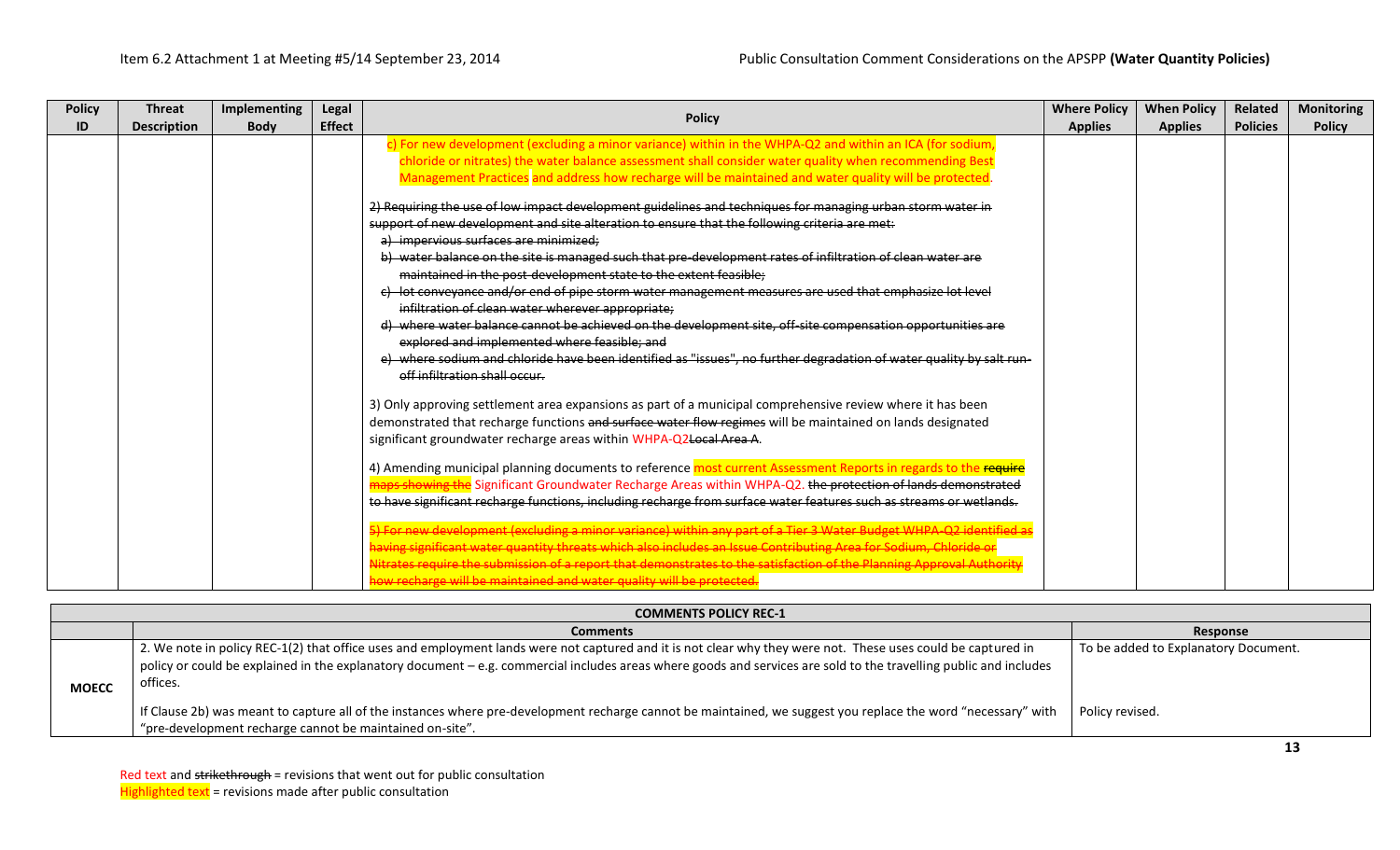|                                    | 19. Conditions related to implementing best management practices for recharge in new residential development could be dealt with at such time that a Niagara<br>Escarpment Development Permit application is received. NEC staff would circulate any Niagara Escarpment Development Permit applications within identified<br>vulnerable areas to the Source Protection RMO for their review and recommendation.                                                                                                                                                                                                                                                                                                                                                                                                                                                           | Comment noted.                                                                                                                                                                                                             |
|------------------------------------|---------------------------------------------------------------------------------------------------------------------------------------------------------------------------------------------------------------------------------------------------------------------------------------------------------------------------------------------------------------------------------------------------------------------------------------------------------------------------------------------------------------------------------------------------------------------------------------------------------------------------------------------------------------------------------------------------------------------------------------------------------------------------------------------------------------------------------------------------------------------------|----------------------------------------------------------------------------------------------------------------------------------------------------------------------------------------------------------------------------|
| <b>NEC</b>                         | 11. We note that the effect of this policy is legally binding (List A policy) and that the NEC is considered a "planning approval authority" in this policy. As noted<br>above, the NEC is not legally bound to implement SPP policies but, as noted in Comment 6, we support source protection and intend to incorporate a general policy<br>in the NEP related to the protection of source water that is consistent with the intent of the Clean Water Act. However, we question whether the NEC should be<br>listed for List A policies.<br>12. For the reasons noted above, staff does not feel it is necessary to develop a specific policy in the NEP for each SPP policy to address this matter.                                                                                                                                                                   | Staff to remove NEC from the "List A" policy<br>tables in the Appendices. Have confirmed this<br>revision with MOECC staff.                                                                                                |
| Town of<br><b>Orangeville</b>      | - The Town is requesting that the CTC SPC clarify if the legal effect for the proposed REC-1 policy in a WHPA-Q2 with moderate risk should be "A" or "B."<br>- Part 5 of the proposed REC-1 policy requires that a report be provided to the satisfaction of the Planning Approval Authority that demonstrates how the proposed<br>development will maintain recharge and protect water quality in ICAs for Sodium, Chloride, and Nitrates within the WHPA-Q2. The Town is requesting that the CTC<br>SPC provide guidance to the Planning Approval Authority on the types of "reasonable" measures that would meet this requirement. Factors that the Town would<br>like the CTC SPC to consider when determining if a measure is reasonable are the life cycle costs (capital, operating, and replacement), maintenance requirements,<br>and the area of land required. | Legal effect is 'A' because the policy applies to<br><b>Future Significant Water Quantity threats (these</b><br>are possible in an area with a moderate risk<br>level).<br>CTC staff will provide guidance and assistance. |
|                                    | 38. 1) "Agricultural lands" needs to be changed if they are referring to "Agricultural uses", also with respect to what "Best Practices", unclear as to what is required<br>from the applicants or how does the Planning Approval Authority ensure through the Planning process that this has been accomplished.                                                                                                                                                                                                                                                                                                                                                                                                                                                                                                                                                          | - Updated policy to provide clarification.                                                                                                                                                                                 |
|                                    | 2) During a Site Plan stage for an application, and a water budget is provided that is deemed to be unacceptable (not sure who would review this?) then is the<br>Planning Approval Authority to not support the Site Plan? It is too late at that point, if the zoning is already in place to allow for that use. As we have mentioned in<br>previous comments, is the onus on the applicant of the municipal planners to identify offsite recharge areas within the same WHPA-Q to compensate for any loss<br>of recharge at the development site? This needs to be explained.                                                                                                                                                                                                                                                                                          | - It is up to the Planning Approval Authority to<br>establish how this policy is to be implemented.                                                                                                                        |
| <b>Halton</b><br><b>Region and</b> | 2a) Should be changed to say "to the greatest extent where reasonable and feasible".<br>2b) "Where necessary" should be changed to "where reasonable and feasible". This flexibility is needed to actually implement this policy. Each site and<br>circumstance is unique and it is not possible to compensate for a predicated loss in all situations. Issues would include: time delays, financial costs, additional<br>approvals needed, difficulty compelling a land owner to undertake offsite works without cooperation.                                                                                                                                                                                                                                                                                                                                            | -"feasible" added.<br>- The policy already allows for flexibility and is not<br>asking for 100% compensation. Notes to be<br>added to the Explanatory Document.                                                            |
| lower tier<br>munic.               | 3) This additional policy test for settlement boundary expansions seems unnecessary given current restrictions on settlement area expansion in the PPS, 2014 as<br>well as more specific restrictions in the provincial plans (Greenbelt Plan, Growth Plan, Oak Ridges Moraine Conservation Plan, Niagara Escarpment Plan) that apply<br>to CTC watershed area Given that these broader-scale provincial plans are up for review in 2015/2016 additional criteria for settlement expansion can be better<br>evaluated in the context of a broader provincially-led public policy review.                                                                                                                                                                                                                                                                                  | - Noted. This part of the policy is directed to the<br>Provincial Government who would be the<br>Planning Approval Authority for such expansions.                                                                          |
|                                    | 4) As we have commented before, we don't want maps of Significant Recharge Areas within our Official Plan - we wanted the wording changed to indicate that<br>planning documents can refer to the Assessment Report maps, rather than include the maps in the planning documents, since the recharge maps change faster<br>than the planning documents are updated.                                                                                                                                                                                                                                                                                                                                                                                                                                                                                                       | - Policy revised.                                                                                                                                                                                                          |
|                                    | 5) This policy is confusing as written. Policy as written does not appear to match/accomplish intent as described by the accompanying note. Policy should be<br>written more directly to address concern that the implementation of risk management measures to protect water quantity do not affect water quality. Another<br>report is not necessary as required in sub policy 5. The report required in sub policy 2 could addresses quantity vs. quality issues in the WHPA-Q2/ICA area. A new                                                                                                                                                                                                                                                                                                                                                                        | - Police revised. Notes will be added to the<br>Explanatory Document regarding reporting.                                                                                                                                  |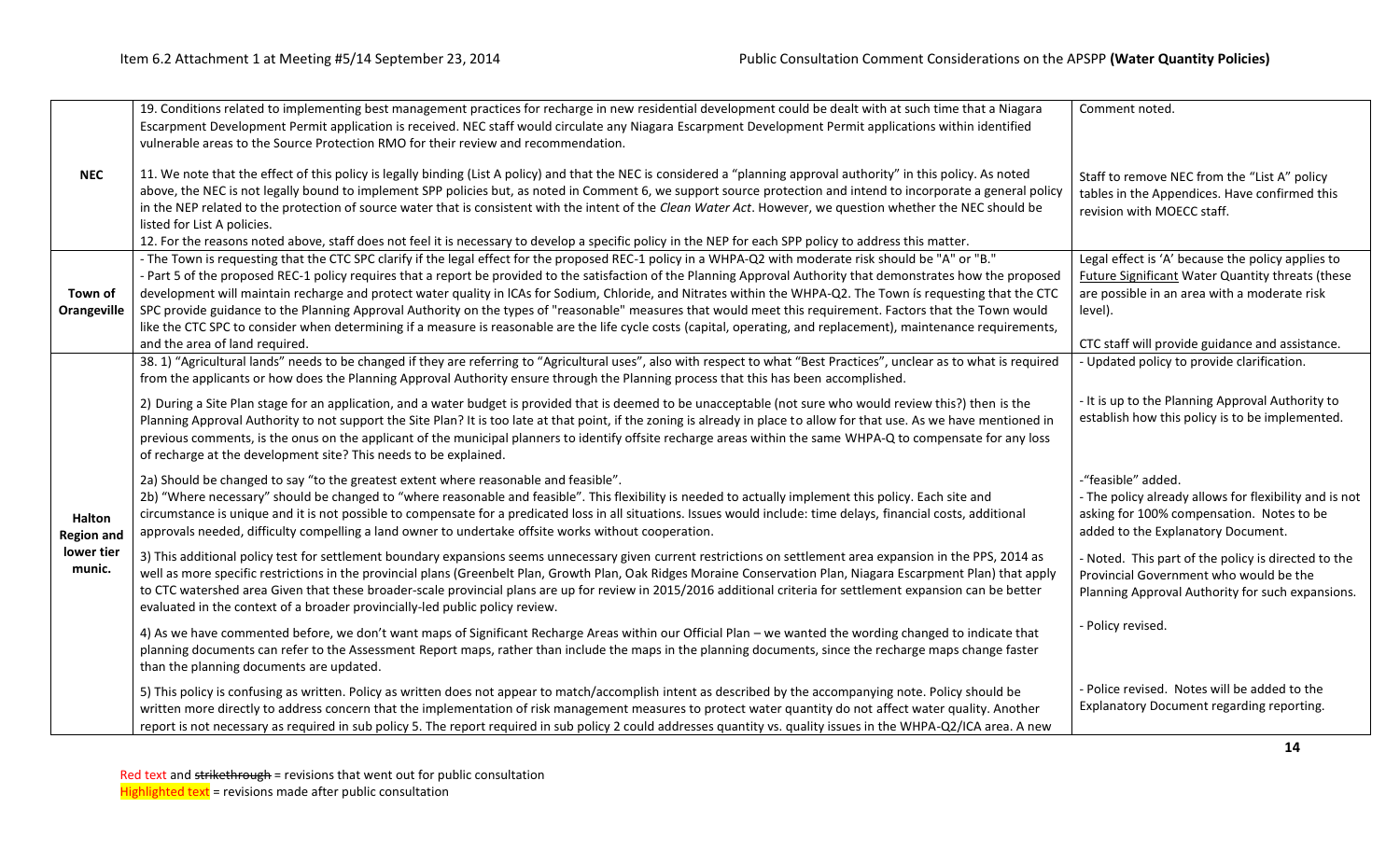| I sub section could be listed under sub policy 2) stating "for proposed developments located in the WHPA-Q2 and in and ICA (for sodium, chloride or nitrates) the |  |
|-------------------------------------------------------------------------------------------------------------------------------------------------------------------|--|
| water balance assessment shall consider water quality when recommending Best Management Practices." As previously commented, unclear as to what type of           |  |
| report is required or who would be responsible for reviewing this report or what would happen if it was not deemed to be acceptable                               |  |

| <b>Policy</b>                                                     | <b>Threat</b>                                            | Implementing | Legal         | <b>Policy</b>                                                                                                                                                                                                                                                                                                                                                                                                                                                                                                                                                                                                                                                                                                                                                                 | <b>Where Policy</b>                            | <b>When Policy</b>                | Related                                                 | <b>Monitoring</b> |
|-------------------------------------------------------------------|----------------------------------------------------------|--------------|---------------|-------------------------------------------------------------------------------------------------------------------------------------------------------------------------------------------------------------------------------------------------------------------------------------------------------------------------------------------------------------------------------------------------------------------------------------------------------------------------------------------------------------------------------------------------------------------------------------------------------------------------------------------------------------------------------------------------------------------------------------------------------------------------------|------------------------------------------------|-----------------------------------|---------------------------------------------------------|-------------------|
| ID                                                                | <b>Description</b>                                       | <b>Body</b>  | <b>Effect</b> |                                                                                                                                                                                                                                                                                                                                                                                                                                                                                                                                                                                                                                                                                                                                                                               | <b>Applies</b>                                 | <b>Applies</b>                    | <b>Policies</b>                                         | <b>Policy</b>     |
| <b>REC-2</b><br><b>Staff to</b><br>confer<br>with<br><b>MOECC</b> | An activity that<br>reduces<br>recharge to an<br>aquifer | <b>RMO</b>   | н             | Part IV, s.58<br>When a Building Permit and no Planning Act application is required within a Tier 3 Water Budget WHPA-Q2,<br>identified as having a significant risk level, an activity that reduces the recharge to an aquifer is designated for the<br>purpose of s.58 under the Clean Water Act as, requiring a risk management plan where the threat would be<br>significant.<br>Without limiting other requirements, risk management plans shall require implementation of downspout<br>disconnections and other best management practices to increase infiltration of clean water whenever<br>modifications, additions or renovations are undertaken at existing properties or in new development with the goal<br>of restoring or maintaining predevelopment recharge. | WHPA-Q2<br>with a<br>significant<br>risk level | Future:<br>Immediately<br>$(T-7)$ | GEN-1<br><b>See</b><br>Explan-<br>atory<br><b>Notes</b> | $MON-2$           |

|                        | <b>COMMENTS POLICY REC-2</b>                                                                                                                                                                                                                                                                                                                                                                                                                                                                                                                                                                                                                                                                                                                                                                                                                                                                                                                                                                                                                                                                                                                                                                                                                                                                                                                                                    |                                                                                                                                                                                                                                                                                                                                                                                                                                                                                                                          |  |  |  |  |
|------------------------|---------------------------------------------------------------------------------------------------------------------------------------------------------------------------------------------------------------------------------------------------------------------------------------------------------------------------------------------------------------------------------------------------------------------------------------------------------------------------------------------------------------------------------------------------------------------------------------------------------------------------------------------------------------------------------------------------------------------------------------------------------------------------------------------------------------------------------------------------------------------------------------------------------------------------------------------------------------------------------------------------------------------------------------------------------------------------------------------------------------------------------------------------------------------------------------------------------------------------------------------------------------------------------------------------------------------------------------------------------------------------------|--------------------------------------------------------------------------------------------------------------------------------------------------------------------------------------------------------------------------------------------------------------------------------------------------------------------------------------------------------------------------------------------------------------------------------------------------------------------------------------------------------------------------|--|--|--|--|
|                        | <b>Comments</b>                                                                                                                                                                                                                                                                                                                                                                                                                                                                                                                                                                                                                                                                                                                                                                                                                                                                                                                                                                                                                                                                                                                                                                                                                                                                                                                                                                 | Response                                                                                                                                                                                                                                                                                                                                                                                                                                                                                                                 |  |  |  |  |
| <b>MOECC</b>           | 3. Policy REC-2 appears to present challenges for municipalities with respect to implementation. First, it appears the intention is to have the policy apply to<br>building permits where Planning Act applications are not underway. This could pose challenges for implementation because a Planning Act application may<br>have been recently finalized (and subject to REC-1), and then the building permit requires a RMP. Further, the provisions of the RMP, such as downspout<br>disconnection, could be achieved through a by-law than negotiate and enforce risk management plans with numerous property owners.<br>It appears if this policy applies only to areas where there is a significant risk level. If that is the case then the areas where moderate risk level (future<br>significant risks) need to be addressed (for example REC-3 could be modified to include moderate risk level).                                                                                                                                                                                                                                                                                                                                                                                                                                                                    | Staff are having further discussion with MOECC to<br>clarify this policy.                                                                                                                                                                                                                                                                                                                                                                                                                                                |  |  |  |  |
| Town of<br>Orangeville | The current definition of an Existing Threat Activity includes "an expansion, alteration, or replacement of an existing building or structure that does not<br>increase the risk of contaminating drinking water." Based on this definition, it appears that the proposed policy for REC-2 will not apply to any building permit<br>application where an existing structure exists. This seems to be contrary to the intent of this policy, as outlined in the explanatory document. The Town is<br>requesting that the CTC SPC provide further clarification on how the REC-2 policy will apply to Existing Threat Activities if this is the intent of the CTC SPC.<br>If the proposed REC-2 policy is revised so that it does apply to Existing Threat Activities, the Town is concerned that this policy will result in a significant<br>increase in scope, and as a result renovation costs, to the majority of building permit applicants if the requirement will be for the applicant to retrofit their<br>existing property with the goal of restoring pre-development recharge. The Town is requesting that the CTC SPC consider revising this policy so that the<br>ultimate recharge objective for the applicant is reduced, and the conditions under which this policy will apply are revised to only include expansions or new<br>buildings/structures at the site. | - The Existing Threat Activity definition has been<br>revised to include water quantity threats.<br>- The only kind of activities that would be covered by<br>the policy is any activity that would reduce recharge<br>to the aquifer. If the development doesn't cause a<br>reduction in recharge then the policy doesn't apply.<br>CTC staff will help the Town work through guidelines<br>of how these types of applications would be screened<br>to determine if the policy would apply and be flagged<br>for a RMP. |  |  |  |  |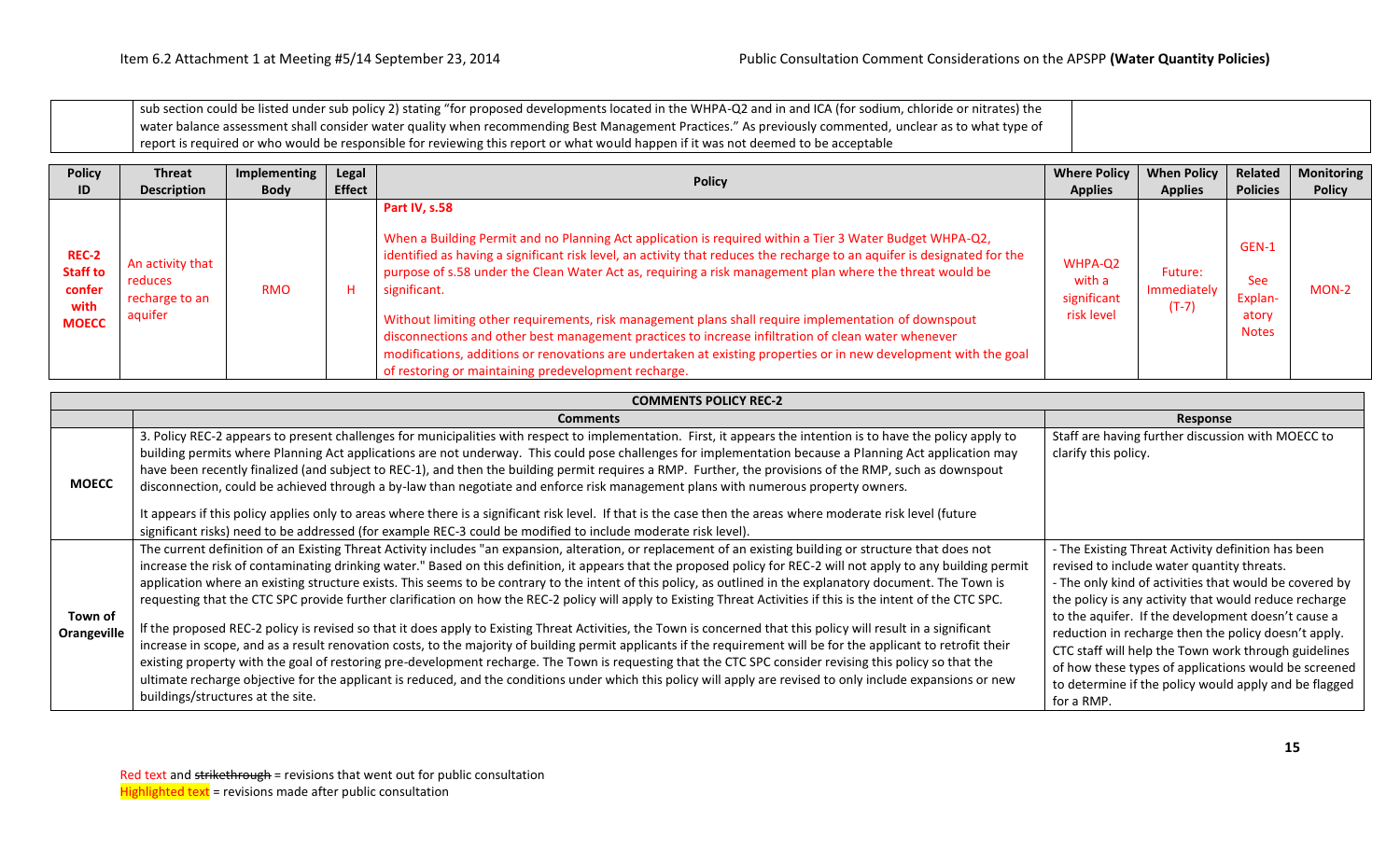| <b>Policy</b><br>ID                        | <b>Threat</b><br><b>Description</b>                      | Implementing<br><b>Body</b> | Legal<br><b>Effect</b> | <b>Policy</b>                                                                                                                                                                                                                                                                                                                                                                                                                                                                                                                                                                                                                                                                                                                                                                                                                                         | <b>Where Policy</b><br><b>Applies</b>          | <b>When Policy</b><br><b>Applies</b>                                | Related<br><b>Policies</b>                              | <b>Monitoring</b><br><b>Policy</b> |
|--------------------------------------------|----------------------------------------------------------|-----------------------------|------------------------|-------------------------------------------------------------------------------------------------------------------------------------------------------------------------------------------------------------------------------------------------------------------------------------------------------------------------------------------------------------------------------------------------------------------------------------------------------------------------------------------------------------------------------------------------------------------------------------------------------------------------------------------------------------------------------------------------------------------------------------------------------------------------------------------------------------------------------------------------------|------------------------------------------------|---------------------------------------------------------------------|---------------------------------------------------------|------------------------------------|
| REC-3<br><b>Revised</b><br>for<br>accuracy | An activity that<br>reduces<br>recharge to an<br>aquifer | Municipality                |                        | <b>Specify Action</b><br>Within a Tier 3 Water Budget WHPA-Q2 with a significant risk level, the municipality shall develop and implement<br>an action plan, including actions to be taken and an implementation schedule, to ensure that an activity which<br>reduces aquifer recharge ceases to be, or does not become, a significant water quantity threat.<br>The action plan Such actions may include:<br>a) Reviewing options to maximize aquifer recharge;<br>b) Delivering an education and outreach program to inform property owners about actions that can be taken to<br>protect aquifer recharge (e.g., downspout disconnection, site grading). The program may include incentives<br>(such as rebates) to encourage best management practices;<br>c) Requiring the use of Low Impact Development (LID) in new development or retrofits. | WHPA-Q2<br>with a<br>significant<br>risk level | Existing &<br>Future:<br>Implement<br>within<br>2 years<br>$(T-17)$ | GEN-6<br><b>See</b><br>Explan-<br>atory<br><b>Notes</b> | MON-1                              |
|                                            |                                                          | <b>MOE</b>                  |                        | The Ministry of the Environment should provide municipalities with a list of appropriate education and outreach<br>materials that provide information and guide to actions that can be taken to protect aquifer recharge for delivery<br>by the municipality.                                                                                                                                                                                                                                                                                                                                                                                                                                                                                                                                                                                         |                                                |                                                                     |                                                         | MON-4                              |

| <b>COMMENTS POLICY REC-3</b> |                                                                                                                                                                 |                                                       |  |  |  |
|------------------------------|-----------------------------------------------------------------------------------------------------------------------------------------------------------------|-------------------------------------------------------|--|--|--|
|                              | <b>Comments</b>                                                                                                                                                 | Response                                              |  |  |  |
| <b>Halton</b>                | 39. The wording is vague and unclear for this policy. Does this action plan have to address all threats? Something seems to be missing in the policy. The       | Policy has been revised for clarification. Associated |  |  |  |
| <b>Region and</b>            | accompanying note speaks to education and outreach and not an "Action Plan".                                                                                    | Explanatory Document notes will be revised.           |  |  |  |
| lower tier                   |                                                                                                                                                                 |                                                       |  |  |  |
| municipalities               |                                                                                                                                                                 |                                                       |  |  |  |
| Wellington                   | 12. Action Plan for Recharge to the Aquifer and Timing Policy T-17 - This policy commits municipalities to developing an action plan to address activities that | The area where the policy applies within Wellington   |  |  |  |
| County                       | reduce recharge to an aquifer within two years. It would assist municipalities to have more time to develop this action plan especially given the expected      | County is very limited.                               |  |  |  |
| municipalities               | work load within the first two years of implementing the Amended Proposed Plan.                                                                                 |                                                       |  |  |  |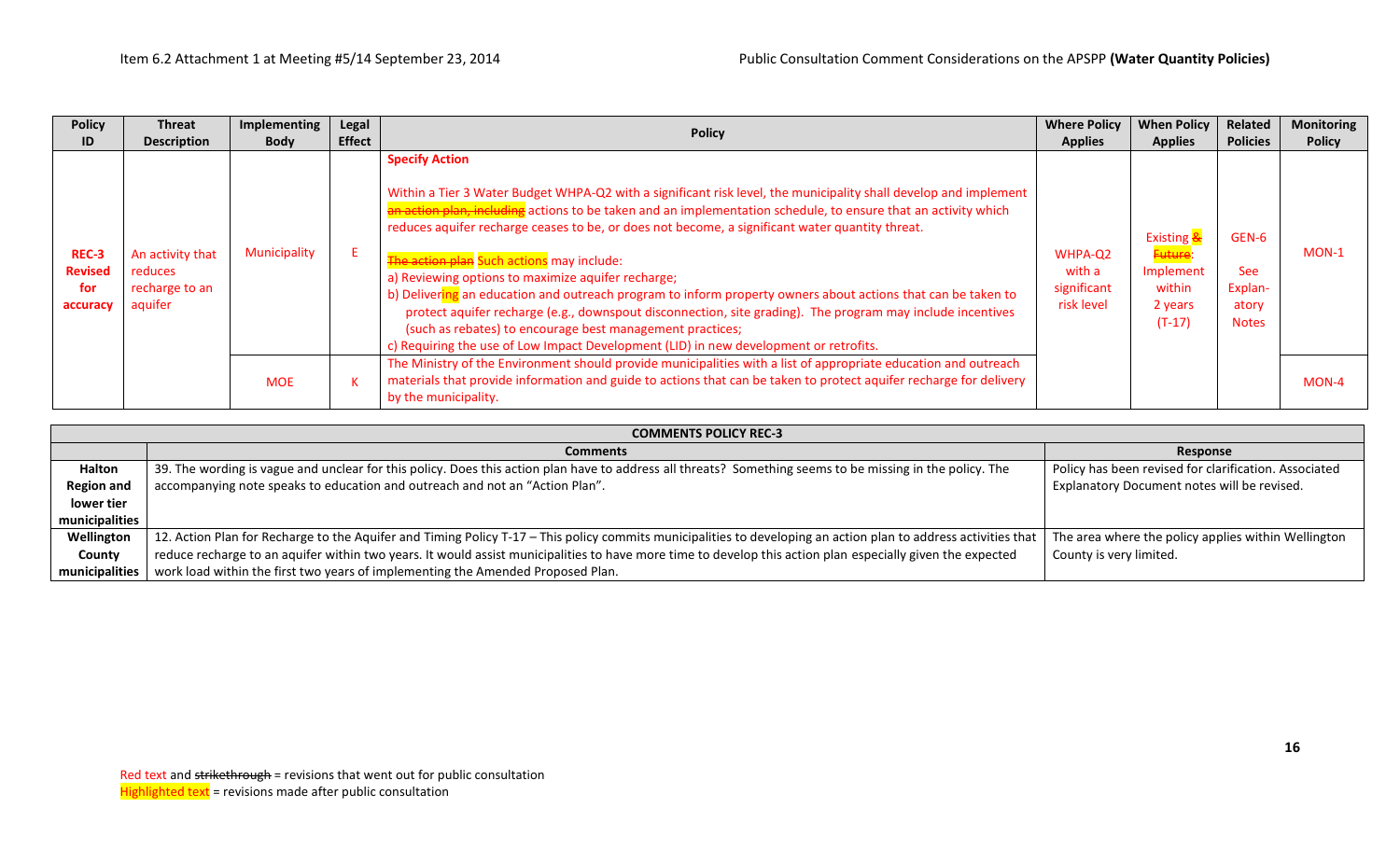| <b>GENERAL COMMENTS ON WATER QUANTITY</b> |                                                                                                                                                                                                                                                                                                                                                                                                                                                                                                                                                                                                                                                                                                                                                                                                                                                                                                                                                                                                                                                                                                                                                                                                                                                                                                                                                                                                                                                                                                                                                                                                                                                                                                                                                                 |                                  |  |  |  |  |  |
|-------------------------------------------|-----------------------------------------------------------------------------------------------------------------------------------------------------------------------------------------------------------------------------------------------------------------------------------------------------------------------------------------------------------------------------------------------------------------------------------------------------------------------------------------------------------------------------------------------------------------------------------------------------------------------------------------------------------------------------------------------------------------------------------------------------------------------------------------------------------------------------------------------------------------------------------------------------------------------------------------------------------------------------------------------------------------------------------------------------------------------------------------------------------------------------------------------------------------------------------------------------------------------------------------------------------------------------------------------------------------------------------------------------------------------------------------------------------------------------------------------------------------------------------------------------------------------------------------------------------------------------------------------------------------------------------------------------------------------------------------------------------------------------------------------------------------|----------------------------------|--|--|--|--|--|
|                                           | <b>Comments</b><br>Response                                                                                                                                                                                                                                                                                                                                                                                                                                                                                                                                                                                                                                                                                                                                                                                                                                                                                                                                                                                                                                                                                                                                                                                                                                                                                                                                                                                                                                                                                                                                                                                                                                                                                                                                     |                                  |  |  |  |  |  |
| Wellington                                | 10. Water Quantity Policies Section 10.13 - The text of this section indicates that water quantity policies were developed for the Orangeville and area water quantity                                                                                                                                                                                                                                                                                                                                                                                                                                                                                                                                                                                                                                                                                                                                                                                                                                                                                                                                                                                                                                                                                                                                                                                                                                                                                                                                                                                                                                                                                                                                                                                          | Staff will revise section 10.13. |  |  |  |  |  |
| County                                    | threats only, however, policies in the policy tables and maps are for other areas including Erin, Halton Hills, York Region. It appears the section 10.13 text has not been                                                                                                                                                                                                                                                                                                                                                                                                                                                                                                                                                                                                                                                                                                                                                                                                                                                                                                                                                                                                                                                                                                                                                                                                                                                                                                                                                                                                                                                                                                                                                                                     |                                  |  |  |  |  |  |
| municipalities                            | updated to reflect the new water quantity policies. Please clarify that the Amended Proposed Plan contains water quantity policies for the Halton Hills / Erin area.                                                                                                                                                                                                                                                                                                                                                                                                                                                                                                                                                                                                                                                                                                                                                                                                                                                                                                                                                                                                                                                                                                                                                                                                                                                                                                                                                                                                                                                                                                                                                                                            |                                  |  |  |  |  |  |
|                                           | The CLOSPA supports the Recharge and Demand policies that applies to activities that have the potential to reduce recharge to the aquifer and or impact supplies in the<br>part of the CLOSPA where the activity could become a significant threat (in the northwest corner, west of Lakeridge Rd., north of Townline).<br>The small area within CLOSPA that is identified as a vulnerable area is on the Oak Ridges Moraine and well removed from any designated settlement area. As a result, the                                                                                                                                                                                                                                                                                                                                                                                                                                                                                                                                                                                                                                                                                                                                                                                                                                                                                                                                                                                                                                                                                                                                                                                                                                                             | Comment noted.                   |  |  |  |  |  |
|                                           | policies dealing with settlement expansion policy would not be applicable within CLOSPA. Nevertheless, CLOSPA supports this policy as it is consistent with the Oak Ridges<br>Moraine Conservation Plan and the Provincial Policy Statement.                                                                                                                                                                                                                                                                                                                                                                                                                                                                                                                                                                                                                                                                                                                                                                                                                                                                                                                                                                                                                                                                                                                                                                                                                                                                                                                                                                                                                                                                                                                    |                                  |  |  |  |  |  |
| <b>CLOSPA</b>                             | There are also seven demand policies that apply to the delineated northwest corner of CLOSPA with respect to activities that take water where they could become<br>significant threats (Demand policies - DEM-1, -2, -3 -4, -8, 9, and -10). These policies are related to the taking of water from an aquifer where the water is not returned to<br>the same aquifer and could have an impact on future permit to take applications for activities within the delineated area.                                                                                                                                                                                                                                                                                                                                                                                                                                                                                                                                                                                                                                                                                                                                                                                                                                                                                                                                                                                                                                                                                                                                                                                                                                                                                 |                                  |  |  |  |  |  |
|                                           | It has been shown that development planning must include the consideration of adequate water supplies for all intended uses and include drinking water, waste<br>assimilation and environmental flow and sustainability requirements. Several cases have demonstrated the consequences of not doing so. Additionally, groundwater is an<br>important and economically viable resource as a drinking water supply for several communities. Communities that rely of this resource need the governing agencies to<br>ensure that their supply is protected (quality AND quantity). The York Tier 3 study has shown that in order to ensure the continued supply for several communities,<br>recharge and water demand must be managed in a comprehensive manner that sometimes requires the coordination of several water resource management and planning<br>agencies. CLOSPA wishes to indicate support for these policies.                                                                                                                                                                                                                                                                                                                                                                                                                                                                                                                                                                                                                                                                                                                                                                                                                                     |                                  |  |  |  |  |  |
| <b>TRSPA</b>                              | TRSPA supports the Recharge and Demand policies that apply to activities that have the potential to reduce recharge to the aquifer and/or impact supplies in the part of<br>the TRSPA where the activity could become a significant threat (northern portion of the TRSPA on the Oak Ridges Moraine). In particular, TRSPA staff support the policy<br>dealing with settlement expansion (DEM-2), since this policy is consistent with the Oak Ridges Moraine Conservation Plan and the Provincial Policy Statement.<br>There are also seven other demand policies (DEM-1, 3, 4, 8, 9, and 10) that apply to future significant drinking water threats in the TRSPA portion of the Local Area. These<br>apply to future activities that may require groundwater withdrawals where they could become significant threats. These policies are related to the taking of water from an<br>aquifer where the water is not returned to the same aquifer and could have an impact on future permit to take water applications for activities within the delineated area.<br>Future development planning must consider the availability of adequate water supplies for all intended uses, including drinking water, waste assimilation, and<br>environmental flow and sustainability requirements. Although Lake Ontario provides much of the drinking water within the TRSPA, groundwater is still an important<br>resource for communities such as Caledon, Palgrave, Kleinburg, Nobleton, King City, Whitchurch-Stouffville and Uxbridge. These communities rely on groundwater for all<br>or part of their needs. Therefore, the governing agencies must ensure that the supply is protected (quality and quantity). The York-Durham Tier 3 study has shown that in | Comment noted.                   |  |  |  |  |  |
|                                           | order to ensure the continued supply for several communities, recharge and water demand must be managed in a comprehensive manner.                                                                                                                                                                                                                                                                                                                                                                                                                                                                                                                                                                                                                                                                                                                                                                                                                                                                                                                                                                                                                                                                                                                                                                                                                                                                                                                                                                                                                                                                                                                                                                                                                              |                                  |  |  |  |  |  |
| <b>CVC Staff</b>                          | CVC Staff supports the Recharge and Demand policies that apply to activities that have the potential to reduce recharge to an aquifer and or impact supplies in the part of<br>CTSPA where the activity is or could become a significant threat (existing & future) or is a moderate risk level (future).                                                                                                                                                                                                                                                                                                                                                                                                                                                                                                                                                                                                                                                                                                                                                                                                                                                                                                                                                                                                                                                                                                                                                                                                                                                                                                                                                                                                                                                       | Comment noted.                   |  |  |  |  |  |